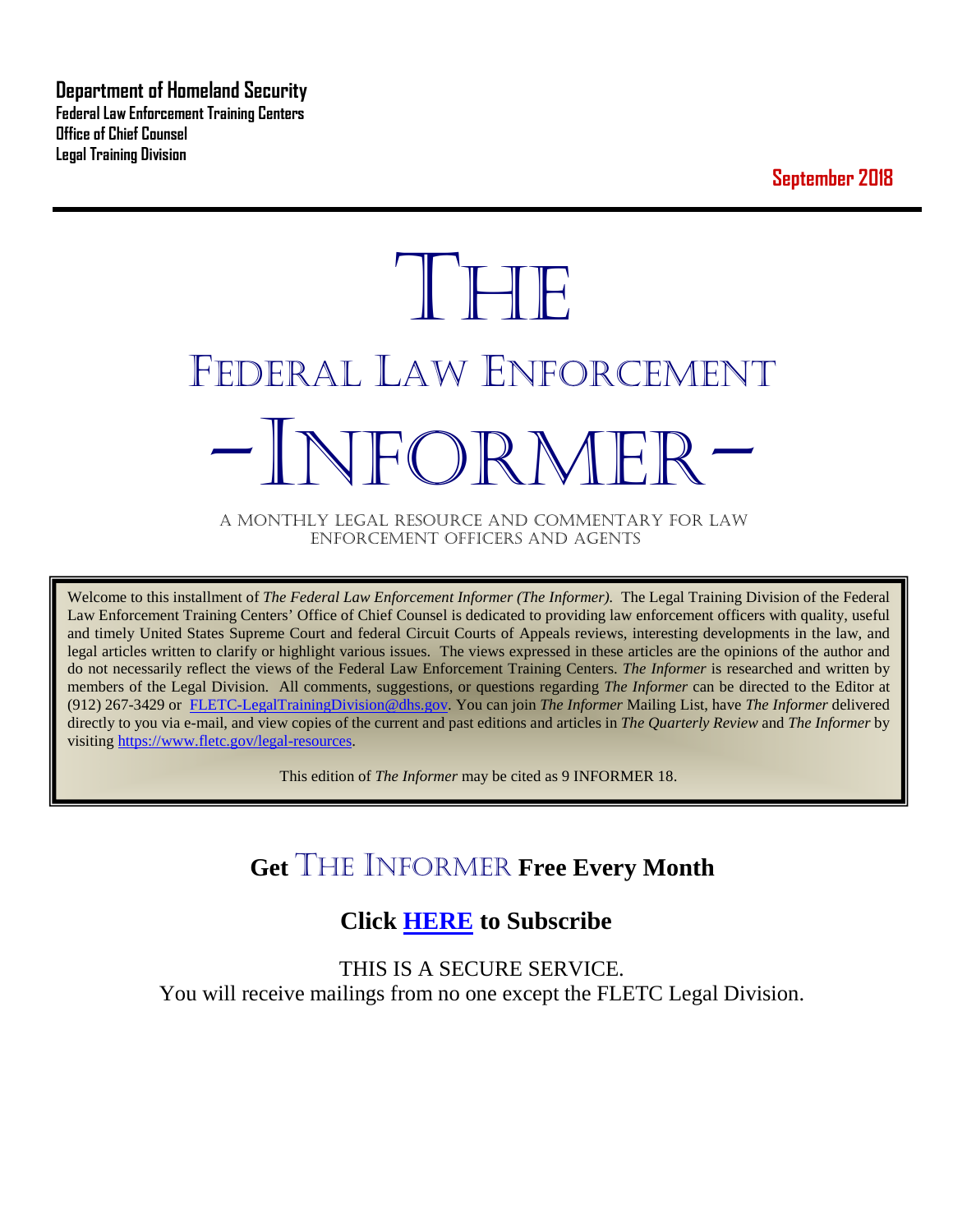# **The Informer – September 2018**

# **Case Summaries**

# **[Circuit Courts of Appeals](#page-5-0)**

### **[Second Circuit](#page-5-1)**

| <b>United States v. Santillan:</b> Whether an officer lawfully extended the duration of a                                                                                                        |
|--------------------------------------------------------------------------------------------------------------------------------------------------------------------------------------------------|
| <b>Third Circuit</b>                                                                                                                                                                             |
| <b>United States v. Williams:</b> Whether the defendant's complaints about the amount of time<br>it was taking to search his car constituted a valid withdrawal of his consent to search         |
| <b>Bland v. City of Newark:</b> Whether officers were entitled to qualified immunity after<br>the plaintiff claimed the officers used excessive force by shooting at him during a vehicle        |
| United States v. Clark: Whether an officer lawfully extended the duration of a traffic stop10                                                                                                    |
| <b>Fourth Circuit</b>                                                                                                                                                                            |
| <b>United States v. Bell:</b> Whether the defendant was subjected to the functional equivalent of<br>questioning when an officer questioned the defendant's wife and he volunteered an answer10  |
| <b>Fifth Circuit</b>                                                                                                                                                                             |
| <b>United States v. Reddick:</b> Whether the private search doctrine applied when an officer<br>viewed images files of suspected child pornography discovered and sent to him by a third party12 |
| <b>Seventh Circuit</b>                                                                                                                                                                           |
| <b>Thompson v. Cope:</b> Whether a paramedic can violate a patient-arrestee's Fourth<br>Amendment rights by exercising medical judgment to administer a sedative                                 |
| <b>United States v. Watson:</b> Whether an anonymous tip, by itself, established reasonable                                                                                                      |
| <b>Eighth Circuit</b>                                                                                                                                                                            |
| United States v. Steinmetz: Whether the defendant voluntarily consented to a search of<br>his house and whether officers exceeded the scope of the defendant's consent14                         |
| <b>Johnson v. City of Minneapolis:</b> Whether an officer was entitled to qualified immunity<br>in a lawsuit alleging that he arrested the plaintiff without probable cause15                    |
| <b>Wilson v. Lamp:</b> Whether the continuous pointing of firearms at the plaintiffs during                                                                                                      |
| <b>United States v. Parks:</b> Whether the warrantless search of the defendant's van violated                                                                                                    |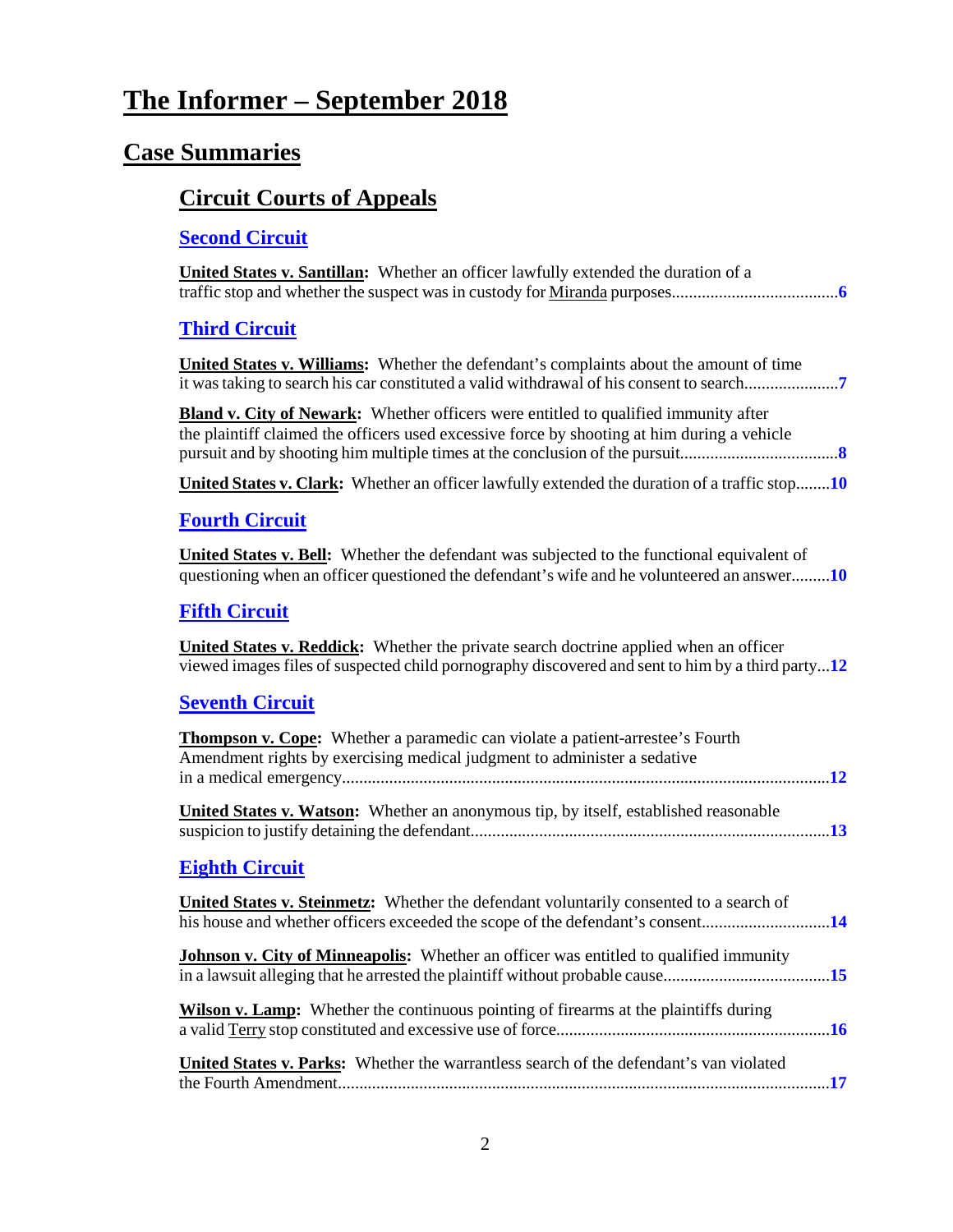#### **[Ninth Circuit](#page-17-0)**

| <b>Rodriguez v. Swartz:</b> Whether a lawsuit for damages could be brought against a                                                                                                      |
|-------------------------------------------------------------------------------------------------------------------------------------------------------------------------------------------|
| federal law enforcement officer under Bivens in the context of a cross-border shooting18                                                                                                  |
| <b>United States v. Schram:</b> Whether the defendant retained an expectation of privacy in<br>his girlfriend's residence after a court order prohibited him from having contact with her |
| United States v. Raygoza-Garcia: Whether Border Patrol agents established reasonable<br>$\blacksquare$ 10                                                                                 |

# **FLETC Informer Webinar Schedule**

#### **1. Understanding the Administrative / Inspection Search (1-hour)**

♦

Presented by John Besselman, Senior Advisor for Training, Office of Chief Counsel, and Ken Anderson, Attorney / Advisor – Senior Instructor, Federal Law Enforcement Training Centers, Glynco, Georgia. [\(John.Besselman@fletc.dhs.gov\)](mailto:John.Besselman@fletc.dhs.gov)

This unique government authority and its limitations is, at times, misunderstood. This webinar will explain how, why and when an agency has the ability to conduct an administrative inspection. All are welcome to attend. Recommended for those agencies that possess an inspection power.

**Thursday October 11, 2018 – 10:30 a.m. EDT**

**To participate in this webinar: <https://share.dhs.gov/inspections/>**

#### ♦

#### **2. Federal Tort Claims Act (1-hour)**

Presented by Johnnie Story, Attorney-Advisor/ Senior Instructor and Patrick Walsh, Attorney-Advisor / Branch Chief, Federal Law Enforcement Training Centers, Glynco, Georgia. [\(patrick.walsh@fletc.dhs.gov\)](mailto:patrick.walsh@fletc.dhs.gov)

It is not fun to think about how officers can be sued. Officers need to understand how actions can be brought against them in federal court, and how the law has protections built into it to shield them from improper lawsuits. This webinar will discuss how officers can be sued under the Federal Tort Claims Act, and how the FTCA gives officers defenses to those lawsuits. The webinar will walk you through how the FTCA works, how lawsuits are brought and what defenses officers have to these lawsuits. The webinar will also compare the Federal Tort Claims Act to a state Tort Claims Act, and demonstrate how local state and federal officers can be sued for violations of state tort law.

**Monday October 15, 2018 – 3:00 p.m. EDT**

and

**Monday October 22, 2018 – 10:30 a.m. EDT**

**To participate in this webinar on either date: <https://share.dhs.gov/walsh/>**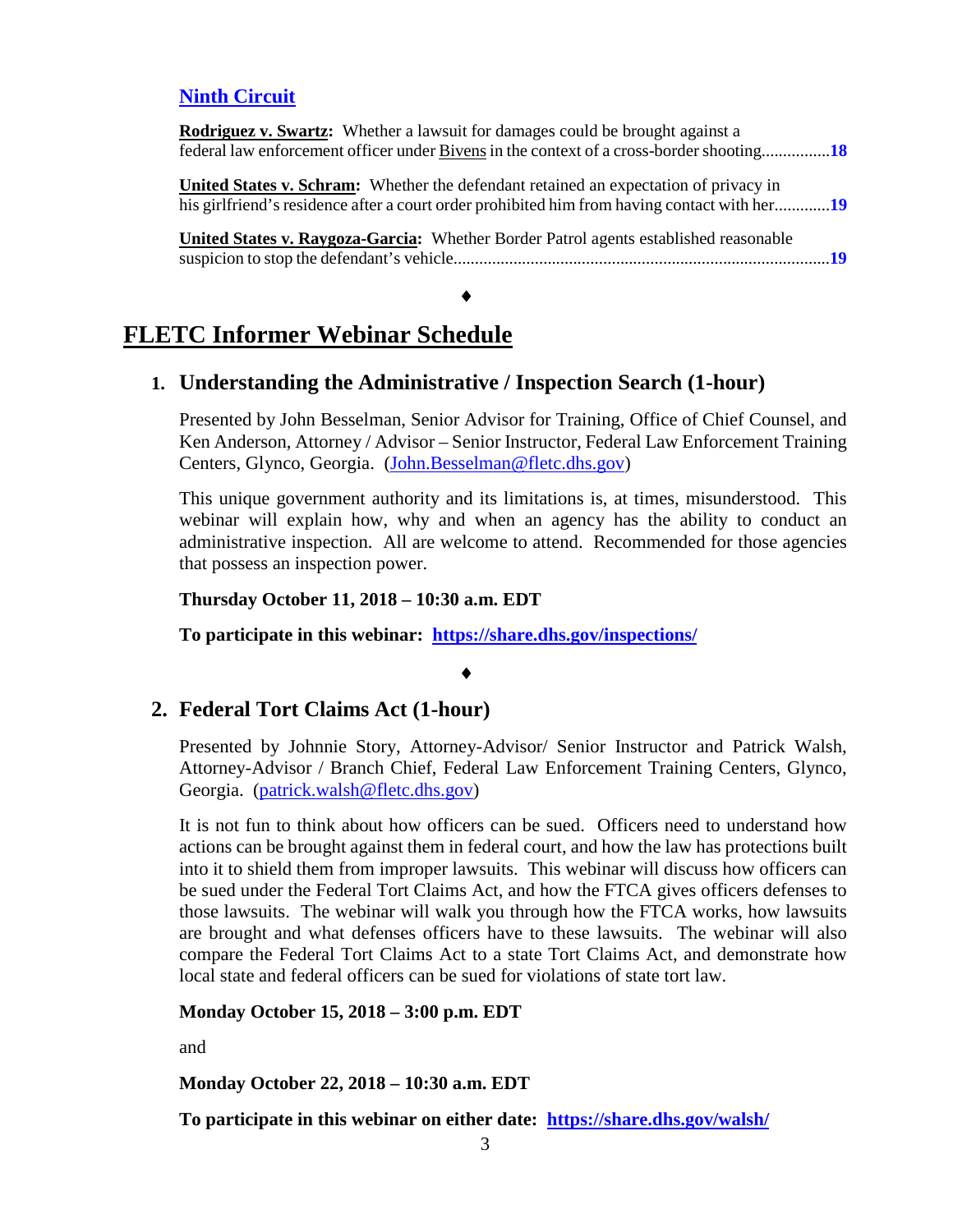#### **3. Briefing Skills - Meetings With a Purpose (1-hour)**

Presented by John Besselman, Senior Advisor for Training, Office of Chief Counsel, and Ken Anderson, Attorney / Advisor – Senior Instructor, Federal Law Enforcement Training Centers, Glynco, Georgia. [\(John.Besselman@fletc.dhs.gov\)](mailto:John.Besselman@fletc.dhs.gov)

In this webinar, we will discuss the basics of briefing the client (or your boss or your associates or . . . ). The lost art of getting to the point is useful not just for the lawyers in the crowd. See what John, Ken, and the leaders of the field say about how to say less and mean more.

**Thursday October 18, 2018 – 10:30 a.m. EDT**

**To participate in this webinar: <https://share.dhs.gov/briefingskills/>**

♦

#### **4. Border Search Authority (1-hour)**

Presented by James Vogel, Senior Attorney, U.S. Customs and Border Protection, and Patrick Walsh, Attorney-Advisor / Branch Chief, Federal Law Enforcement Training Centers, Glynco, Georgia. [\(patrick.walsh@fletc.dhs.gov\)](mailto:patrick.walsh@fletc.dhs.gov)

Have you ever wondered how it is constitutional for those that protect our nation's borders to search people and items entering the United States? CBP Senior Attorney James Vogel will discuss Border Search Authority, a judicially recognized exception to the warrant requirement. This webinar is designed for the non-CBP officers, to inform them on what border search authority is, who can use it, and where it can be used. Border searches are a key legal concept that help keep our nation safe, but there are a lot of misconceptions about it. This webinar will provide a nuts and bolts overview for those who want to learn more.

**Wednesday October 24, 2018 – 3:00 p.m. EDT**

**To participate in this webinar: <https://share.dhs.gov/walsh/>**

#### ♦

#### **To Participate in a FLETC Informer Webinar**

- **1.** Click on the link to access the Homeland Security Information Network (HSIN).
- **2.** If you have a HSIN account, enter with your login and password information.
- **3.** If you do not have a HSIN account, click on the button next to "Enter as a Guest."
- **4.** Enter your name and click the "Enter" button.
- **5.** You will now be in the meeting room and will be able to participate in the event.
- **6.** Even though meeting rooms may be accessed before an event, there may be times when a meeting room is closed while an instructor is setting up the room.
- **7. If you experience any technical issues / difficulties during the login process, please call our audio bridge line at (877) 446-3914 and enter participant passcode 232080 when prompted.**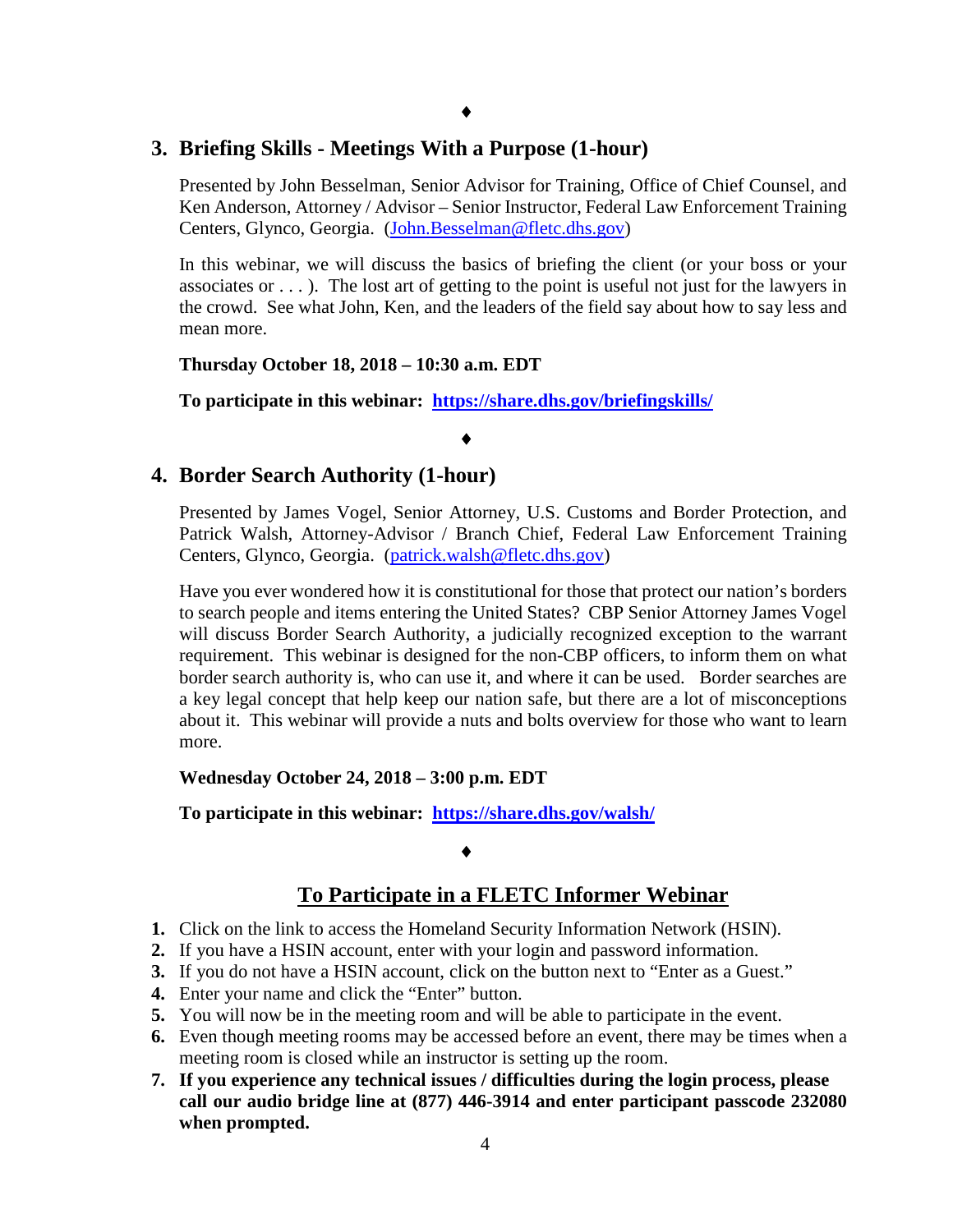# **FLETC Talks**

A brief review of United States Supreme Court cases involving a variety of Constitutional issues relevant to law enforcement officers.

- **1. Graham v. Connor:** Use of Force / Objective Reasonableness Standard. **<https://www.youtube.com/watch?v=zhtQovjR2C0>**
- **2. Carroll v. United States:** Warrantless searches of automobiles (Carroll Doctrine / Mobile Conveyance Exception / Automobile Exception). **<https://www.youtube.com/watch?v=sF0BY7nBvck>**
- **3. Overflights:** Legal issues concerning Unmanned Aerial Vehicles (UAVs / Drones). **[https://www.youtube.com/watch?v=rcppCxR\\_Lto](https://www.youtube.com/watch?v=rcppCxR_Lto)**
- **4. Katz v. United States:** Fourth Amendment searches and the reasonable expectation of privacy (REP) test.

**<https://www.youtube.com/watch?v=LS79Qz4TmV4>**

- **5. Arizona v. Gant:** Search Incident to Arrest (Vehicles) **<https://www.youtube.com/watch?v=p-Ts09utgKQ>**
- **6. Government Employees and Free Speech [https://www.youtube.com/watch?v=W6EBfL9\\_oPY](https://www.youtube.com/watch?v=W6EBfL9_oPY)**
- **7. Minnesota v. Dickerson:** Plain-Touch Doctrine **<https://www.youtube.com/watch?v=3s4bDZ83krw>**
- **8. O'Connor v. Ortega:** Government Workplace Searches **<https://www.youtube.com/watch?v=WeTm3GrzR4Q>**
- **9. Detective McFadden:** Terry Stops / Terry Frisks **<https://www.youtube.com/watch?v=AVDy0EZFv3s>**
- **10. Michigan v. Long:** Frisking vehicles for weapons. **<https://www.youtube.com/watch?v=wh8ZIhmWWgI>**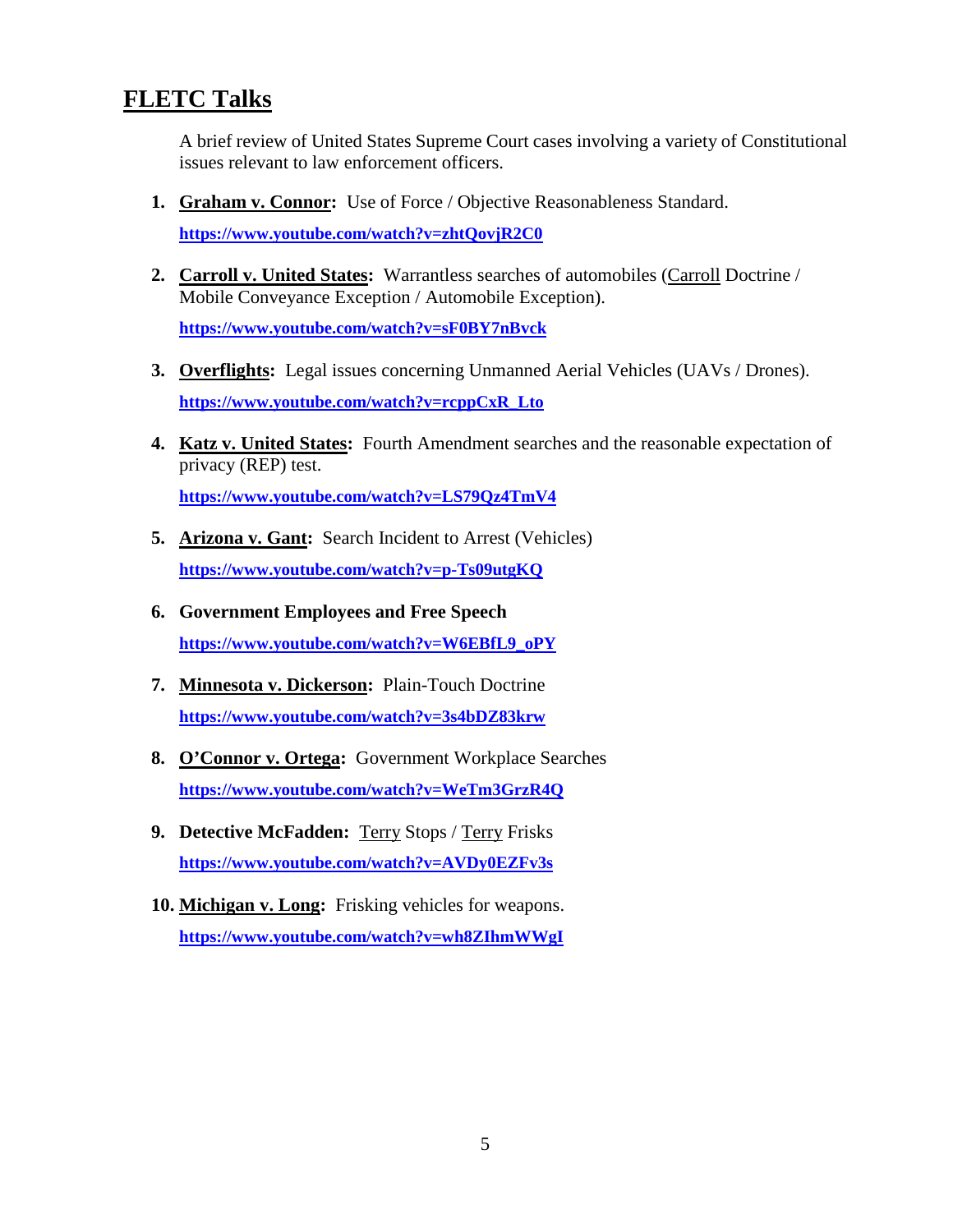# CASE SUMMARIES Circuit Courts of Appeal

# <span id="page-5-1"></span><span id="page-5-0"></span>**Second Circuit**

#### <span id="page-5-2"></span>**United States v. Santillan, 2018 U.S. App. LEXIS 23962 (2d Cir. N.Y. Aug. 24, 2018)**

Santillan was a passenger in a car that Rivera was driving from New York to Massachusetts. A police officer saw Rivera commit several traffic violations and conducted a traffic stop. During the stop, Rivera told the officer they were coming from Santillan's aunt's house, but he could not provide any specific information about the location of the aunt's house. Similarly, Santillan could not provide the officer any details about where his aunt lived. While talking to the men, the officer noticed that they appeared extremely nervous, avoided making eye contact, their voices were "shaky," and Rivera's hands shook when he gave the officer his license and registration. At this point, approximately eight minutes had elapsed and the officer had the information necessary to issue Rivera citations for the traffic violations.

The officer then ordered Santillan to exit the car, and when he did, the officer asked Santillan additional questions about the location of his aunt's house and his relationship to Rivera. Santillan could only tell the officer that his aunt lived somewhere in New Jersey and that he did not know Rivera that well. During the conversation, the officer saw energy drinks and multiple cell phones in the car's center console. The officer also noticed that the passenger seat was higher than the driver's seat. At this point, the officer frisked Santillan and removed \$1,000 from Santillan's back pants pocket. The officer asked Santillan to sit in the back of a second patrol car, which had arrived during the stop. Santillan was not handcuffed and the officer told him that he was not in trouble or under arrest.

The officer went to Rivera and obtained his consent to search the car. The officer then requested a drug-sniffing dog, which alerted to the presence of narcotics in the front passenger seat of the car. The officer pulled back the seat, found two packages containing cocaine, and arrested Santillan and Rivera.

The government charged Santillan and Rivera with drug-related offenses.

Santillan filed a motion to suppress the evidence seized from the car and from his person during the stop. Santillan argued that the officer violated the Fourth Amendment by prolonging the duration of the traffic stop past the eight-minute mark when the officer had all of the information he needed to issue the traffic citations.

The court disagreed. First, the court held that by the eight-minute mark, the officer had established reasonable suspicion that Santillan and Rivera were involved in criminal activity; therefore, he could reasonably extend the duration of the traffic stop. First, neither Santillan or Rivera could give the officer clear answer concerning the location of the aunt's house. Second, both men were extremely nervous and avoided eye contact with the officer. Finally, Rivera's hands were visibly shaking when he gave the officer his license and registration. Based on these facts, the court concluded the officer, who was trained in narcotics trafficking interdiction, had reasonable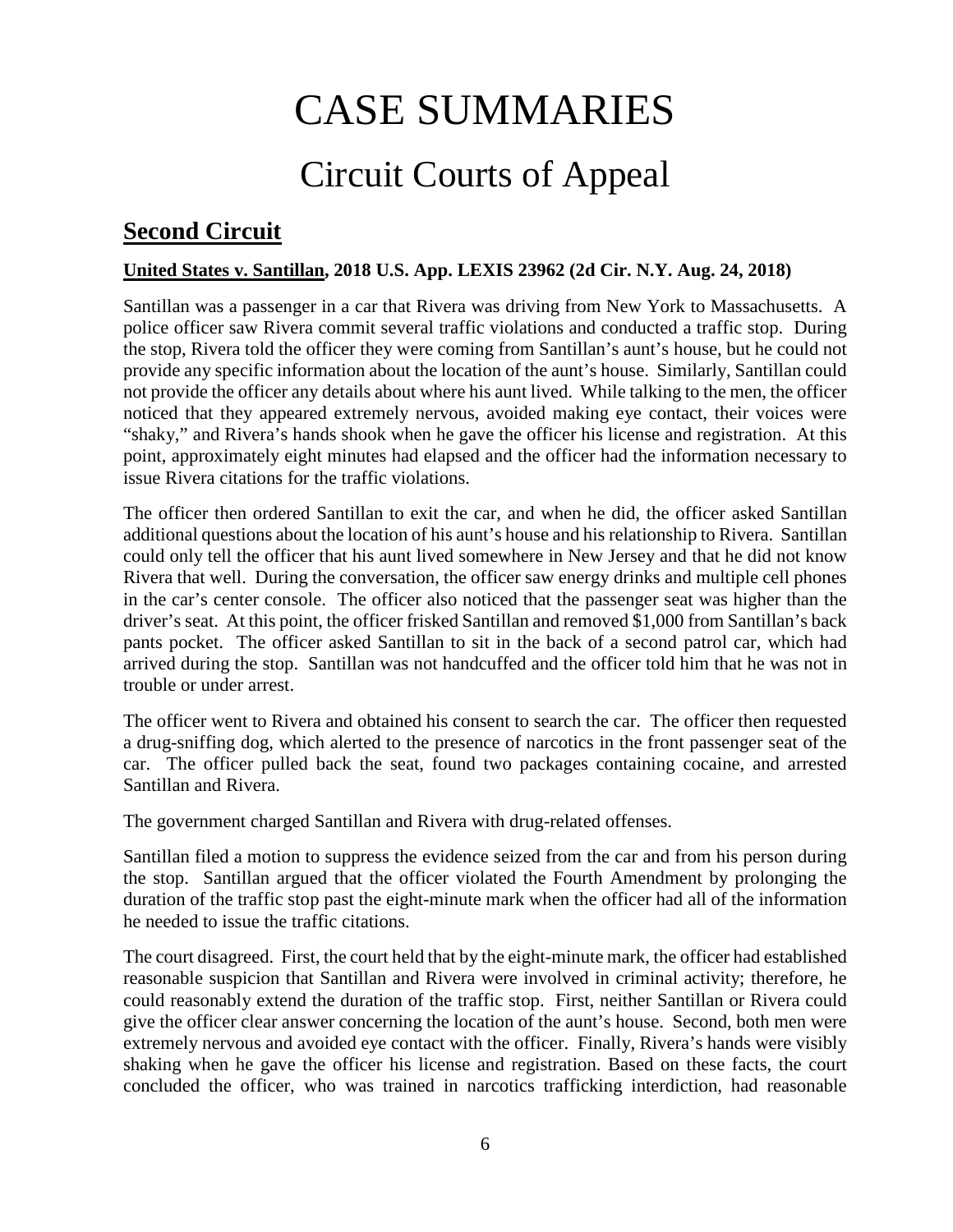suspicion to believe that Santillan and Rivera were involved in criminal activity and had the authority to investigate further.

Second, the court held that the officer had reasonable suspicion that Santillan was armed and dangerous; therefore, he was justified in frisking him. The court noted that by the time the officer decided to frisk Santillan, he had observed several indicators of possible narcotics activity, specifically the differences between the seat heights and the presence of multiple cell phones. The court also recognized that "narcotics activity and weapons often go hand in hand." As a result, the court concluded that the officer was justified in frisking Santillan to ensure his own safety and the safety of others during the stop.

Third, the court held that the officer unlawfully removed the \$1,000 in cash from Santillan's pants pocket during the frisk, as it was not immediately apparent that the cash was a weapon or contraband. Nevertheless, the court concluded that the \$1,000 was admissible against Santillan because it would have been inevitably discovered during a search incident to arrest after the officers discovered the cocaine in the car.

Santillan also argued that all of his statements to the officer during the stop should have been suppressed, because the officer did not provide him Miranda warnings.

Again, the court disagreed, holding that Santillan was never subject to custodial interrogation. To determine if a suspect is in custody for Miranda purposes, a court will ask whether: (1) a reasonable person in the suspect's position would have understood that he or she was free to leave; and (2) there was a restraint of freedom of movement like that associated with a formal arrest.

In this case, even though the traffic stop was prolonged into an investigatory detention, the location and atmosphere of the questioning resembled that which is associated with a traffic stop. First, Santillan was questioned in public view on the side of the road about his relationship to the Rivera and details about their travels. Second, the officer never handcuffed Santillan or displayed a weapon. Third, although Santillan was frisked and asked to wait in the back of a police car while the officer continued his investigation, the officer told Santillan that he was not under arrest. The court held that under these circumstances, a reasonable person would not have felt that he was subject to a formal arrest; therefore, Miranda warnings were not required.

Finally, the court held that the officer's decision to place Santillan in the back of a police car did not transform the stop into a de facto arrest, because the decision was a reasonable response to legitimate safety concerns.

For the court's opinion: [https://cases.justia.com/federal/appellate-courts/ca2/16-1112/16-1112-](https://cases.justia.com/federal/appellate-courts/ca2/16-1112/16-1112-2018-08-24.pdf?ts=1535121009) [2018-08-24.pdf?ts=1535121009](https://cases.justia.com/federal/appellate-courts/ca2/16-1112/16-1112-2018-08-24.pdf?ts=1535121009)

\*\*\*\*\*

# <span id="page-6-0"></span>**Third Circuit**

#### <span id="page-6-1"></span>**United States v. Williams, 898 F.3d 323 (3d Cir. PA 2018)**

A drug task force suspected that Williams regularly transported drugs from Michigan to Pennsylvania. While following Williams, a Pennsylvania state trooper stopped Williams for speeding. After the trooper issued Williams a citation and told him that he was free to go, the trooper asked Williams for consent to search his car. Williams agreed and signed a consent-tosearch form.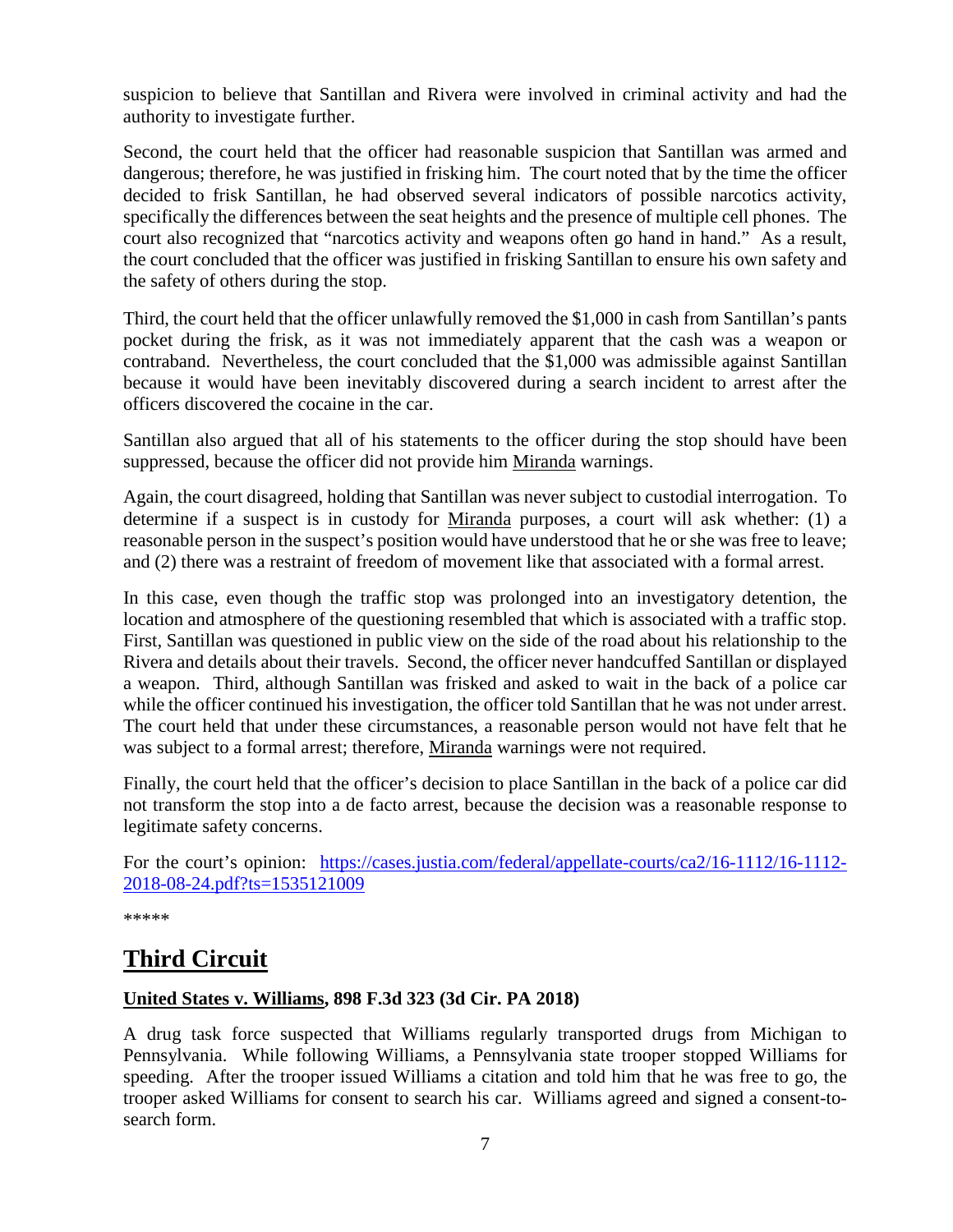Several troopers participated in the search of Williams's car which lasted for approximately seventy-one minutes. After the troopers found two cell phones in the car, Williams told them that they could not search his phones without a warrant. Similarly, when the troopers began to disassemble the sound system speakers, Williams told them that they could not search them without a warrant. In both instances, the troopers did not search the cell phones or speakers, but continued to search the rest of Williams's car. While the troopers were searching Williams's car, he became irritated and complained to the troopers about the amount of time it was taking to complete the search. A short time later, the troopers found thirty-nine grams of heroin in a sleeve covering the car's parking brake lever and arrested Williams.

The government charged Williams with possession with intent to distribute heroin.

Williams filed a motion to suppress the evidence seized from his car, arguing that the troopers continued to search his car after he withdrew his consent to search. Specifically, Williams claimed that he withdrew his consent when he complained to the troopers about the amount of time it was taking to complete the search.

The court disagreed. Once a suspect voluntarily consents to a search, it is the suspect's burden to establish that he has withdrawn that consent. Although a suspect does not need to use a special set of words to withdraw consent, the suspect must do more than express unhappiness about the search to which he has consented. Here, the court held that Williams's statements to the troopers about the length of time it was taking to complete the search were expressions of frustration and not a valid withdrawal of his consent. The court noted when Williams complained to the troopers about the duration of the search, he had already expressly told the troopers they did not have consent to search his speakers or his cell phones and the troopers stopped searching those items. Consequently, the court found that Williams knew how to validly withdraw his consent if he wanted to do so.

Williams alternatively argued that even if he did not validly withdraw his consent to search, the evidence should be suppressed, because the "coercive" nature of the search prevented him from revoking his consent.

Again, the court disagreed. The court found that Williams's consent was obtained voluntarily, as the troopers did not threaten Williams, use force against him, or restrain him while they were searching his car.

For the court's opinion: [https://cases.justia.com/federal/appellate-courts/ca3/16-3547/16-3547-](https://cases.justia.com/federal/appellate-courts/ca3/16-3547/16-3547-2018-08-01.pdf?ts=1533142808) [2018-08-01.pdf?ts=1533142808](https://cases.justia.com/federal/appellate-courts/ca3/16-3547/16-3547-2018-08-01.pdf?ts=1533142808)

\*\*\*\*\*

#### <span id="page-7-0"></span>**Bland v. City of Newark, 2018 U.S. App. LEXIS 22618 (3d Cir. N.J. Aug. 15, 2018)**

On December 26, 2011, the Newark Police Department received a report that a vehicle bearing Pennsylvania license plates had been carjacked at gunpoint. Approximately three hours later, two New Jersey State Troopers saw the carjacked vehicle in Newark. When the troopers activated their police lights in an attempt to conduct a traffic stop, the vehicle, driven by Corey Bland, failed to stop. Instead, Bland accelerated and reached speed exceeding 100 miles per hour, while running red lights, shutting off his headlights, and weaving in and out of traffic as he fled from the troopers.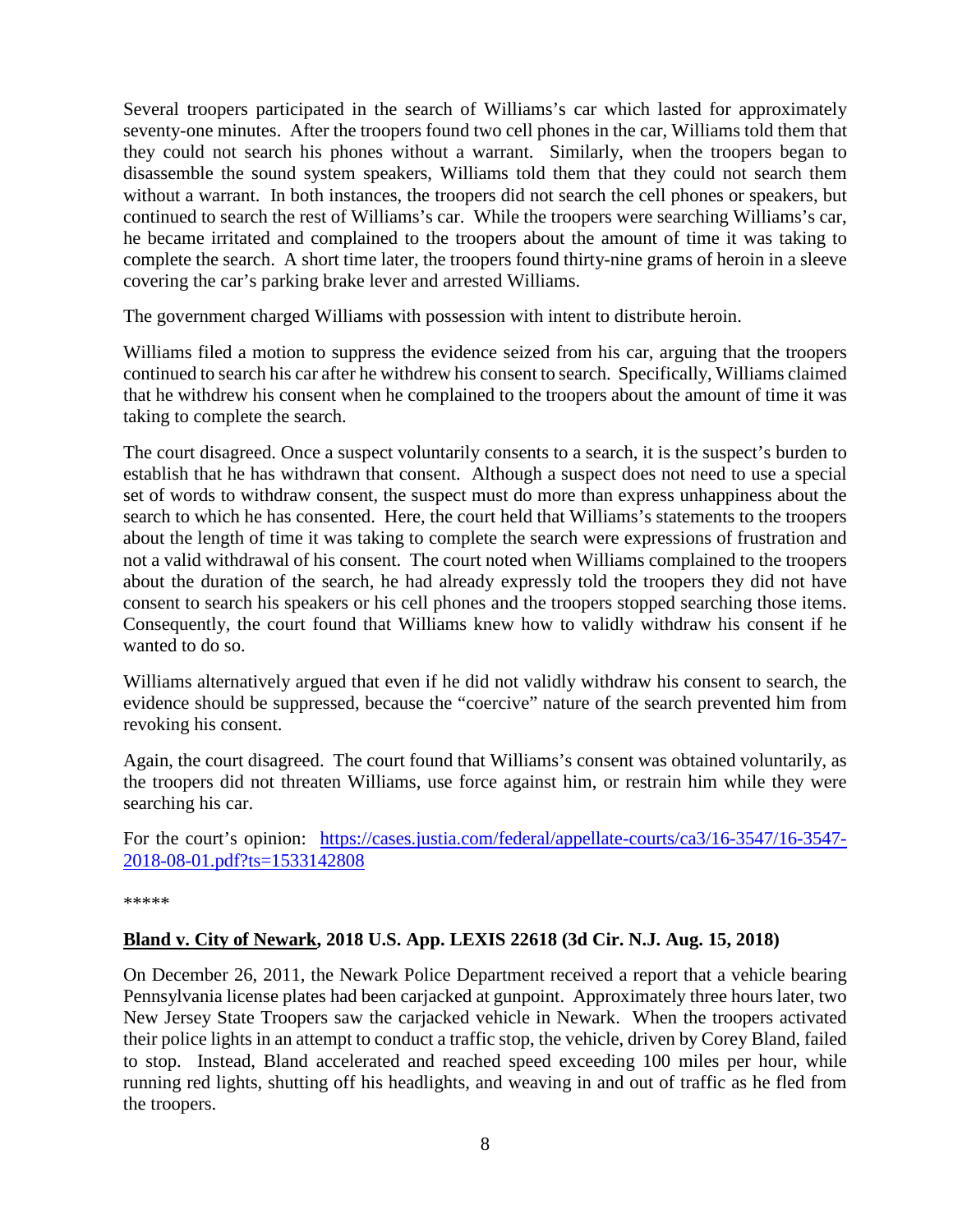Eventually, Bland drove the wrong way down Lincoln Park, a one-way street, and collided with troopers in a marked police car, as well as a with an officer from another department in a marked police car. The collision caused the police car to strike an unoccupied parked car. As a result, Bland's vehicle, the police car, and the unoccupied car became entangled.

At this point, numerous officers surrounded Bland's vehicle and ordered him to surrender. Instead, Bland revved his vehicle's engine, spun its tires, and tried to get the vehicle to accelerate. Bland freed his vehicle by reversing and striking the now unoccupied police car a second time. Bland then drove over a curb and through a public park. During this encounter, six state troopers fired a total of 28 shots, none of which hit Bland.

Bland exited the park and continued to speed through Newark with his lights off, as officers continued to pursue him. At the intersection of 18th and Livingston Streets, a trooper rammed Bland's vehicle, sending it into scaffolding that surrounded a school. Six officers approached Bland's vehicle which remained entangled in the scaffolding. The officers discharged their firearms at Bland after he failed to comply with their orders to show his hands and to stop moving, and because he repeatedly threatened to kill them. Bland was shot between 16-18 times and suffered extensive injuries. The officers did not recover a gun from Bland's vehicle and no officer observed Bland with a weapon during the pursuit.

Bland sued the officers under 42 U.S.C. § 1983 alleging that the officers violated the Fourth Amendment by using excessive force against him.

The officers filed a motion for summary judgment based on qualified immunity, which the district court denied. The officers appealed.

The Third Circuit Court of Appeals reversed the district court, commenting that the Supreme Court has consistently held that officers either did not violate the Fourth Amendment or were entitled to qualified immunity when they used deadly force during car chases similar to the one in this case.

First, the court analyzed the deadly force used by the six troopers at Lincoln Park. The court found that before shots were fired at Lincoln Park, Bland drove at high speeds, disregarded traffic signals, drove the wrong way down a one-way street, collided with two occupied police vehicles, and failed to comply with orders to surrender. In addition, as the troopers shot at him, Bland attempted to drive away with officers standing in close proximity to his vehicle. Finally, Bland engaged in all of this behavior in a vehicle that had been reportedly taken at gunpoint a few hours earlier. Given the troopers' reasonable belief that Bland was armed, and the mortal threat that his conduct posed to those around him, the court concluded that the troopers shot at him at Lincoln Park did not violate Bland's clearly established constitutional rights.

Second, the court analyzed the deadly force used by the officers at the conclusion of the chase. After Bland fled from the officers at Lincoln Park, he continued to drive at excessive speed, disregard traffic lights, and put pedestrians and other motorists at great risk. When the officers finally stopped Bland by pinning his vehicle against the scaffolding, Bland made no attempt to surrender, but instead, threatened to kill the officers. Although the officers did not see a weapon, the court found that the report of an armed carjacking gave them reason to believe Bland was armed. Finally, while Bland's vehicle was pinned against the scaffolding, the officers had already seen Bland successfully free the car and continue to flee after the crash at Lincoln Park. Because Bland could not identify any case with similar facts that, in 2011, would have put the officers on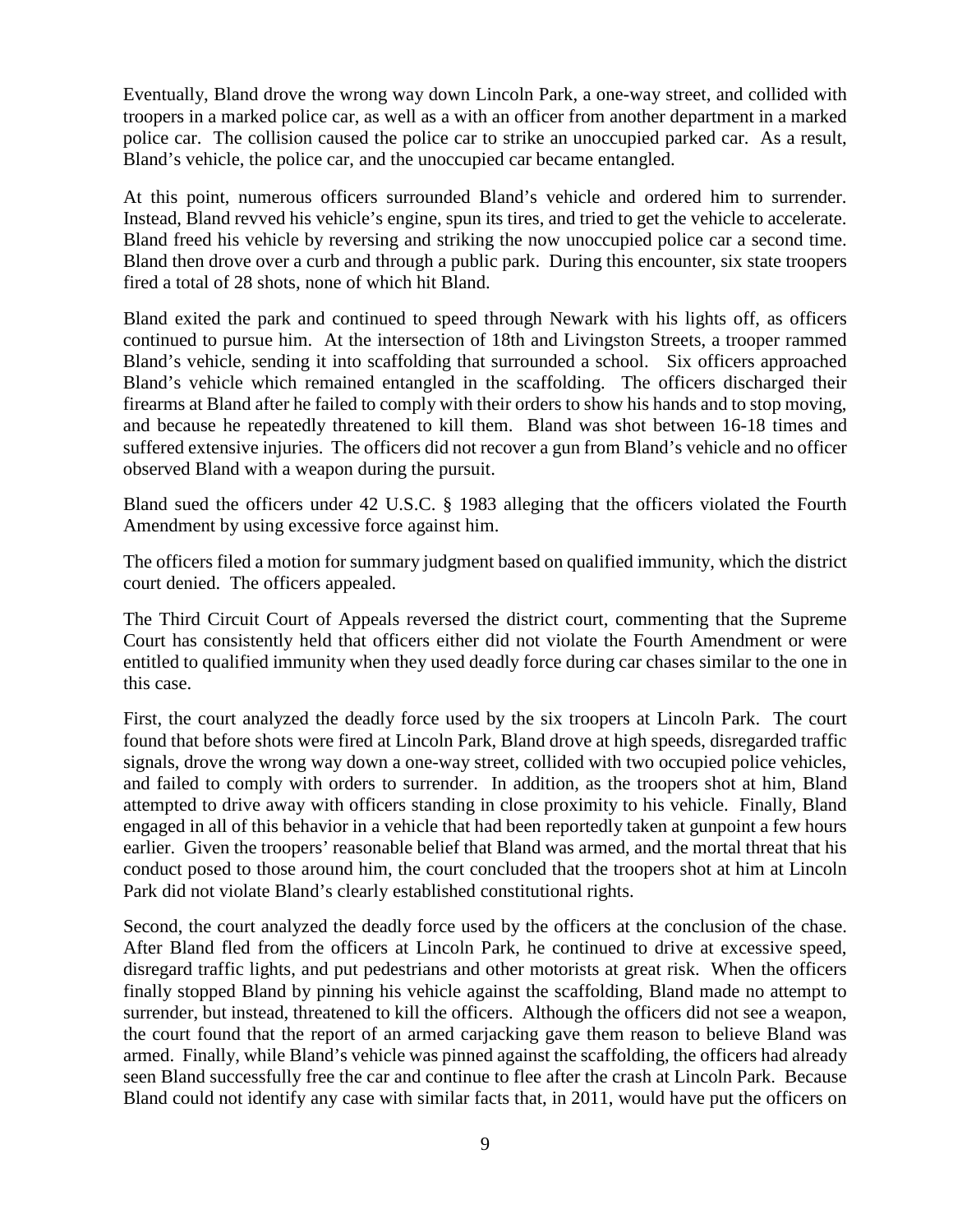notice that using deadly force in such a situation violated his clearly established constitutional rights, the court concluded that the officers were entitled to qualified immunity.

For the court's opinion: [https://cases.justia.com/federal/appellate-courts/ca3/17-2228/17-2228-](https://cases.justia.com/federal/appellate-courts/ca3/17-2228/17-2228-2018-08-15.pdf?ts=1534352508) [2018-08-15.pdf?ts=1534352508](https://cases.justia.com/federal/appellate-courts/ca3/17-2228/17-2228-2018-08-15.pdf?ts=1534352508)

\*\*\*\*\*

#### <span id="page-9-0"></span>**United States v. Clark, 2018 U.S. App. LEXIS 24694 (3d Cir. N.J. Aug. 30, 2018)**

A police officer stopped a vehicle driven by Donald Roberts for several minor traffic violations. The officer obtained Roberts's documents and ran a computer check, which revealed that Roberts had a valid driver's license, as well as a criminal record for drug offenses. The officer also discovered there were no outstanding warrants for Roberts's arrest and that the vehicle was registered to Kathy Roberts at the same address listed on Roberts's driver's license.

The officer returned to the driver-side window and immediately asked Roberts about his criminal record, specifically, whether he had been arrested, for what kinds of crimes, and the date of his last arrest. Roberts told the officer that he had been arrested most recently in 2006 for drug crimes.

The officer then questioned Roberts about his whereabouts earlier in the evening, before walking to the passenger side of the vehicle to question the passenger, Tyrone Clark. The officer questioned Clark about his relationship to Roberts and about where the men had been earlier that evening. After questioning Clark, the officer returned to Roberts and told him that Clark had given him a conflicting story, and asked Roberts why he had lied to him. After Roberts denied lying to the officer, the officer told Clark to exit the vehicle, because he smelled a strong odor of marijuana coming from the passenger-side of the vehicle. Clark exited the vehicle and as the officer prepared to frisk him, Clark told the officer that he had a handgun in his waistband. The officer seized the handgun and arrested Clark. The officer allowed Roberts to leave after he was issued a summons for the traffic violations.

The government charged Clark with being a felon in possession of a firearm.

Clark filed a motion to suppress the handgun. Clark argued that the officer unreasonably prolonged the duration of the stop without reasonable suspicion of criminal activity beyond the time necessary to issue traffic citations to Roberts.

Although a traffic stop may initially be lawful, as the parties agreed was the case here, it can become unreasonable at some later point. The Supreme Court has held that a traffic stop becomes unreasonable, and therefore unlawful, when it lasts longer than is necessary to address the traffic violation that warranted the stop and attend to related safety concerns. During a traffic stop, in addition to determining whether to issue a traffic ticket, it is reasonable for an officer to check the driver's license, registration, and insurance status, as well as determine if the driver has any outstanding warrants. The Court has held that these "incidental inquiries" are part of the traffic stop's mission, because they serve the objectives of ensuring roadway safety and protecting police officers.

However, the Supreme Court has held that not all inquiries during a traffic stop qualify as ordinarily incident to the stop's mission. For example, the Court has found that questions aimed at "detecting evidence of ordinary criminal wrongdoing," such as drug trafficking, are not related to the mission of the stop or safety on the roadway.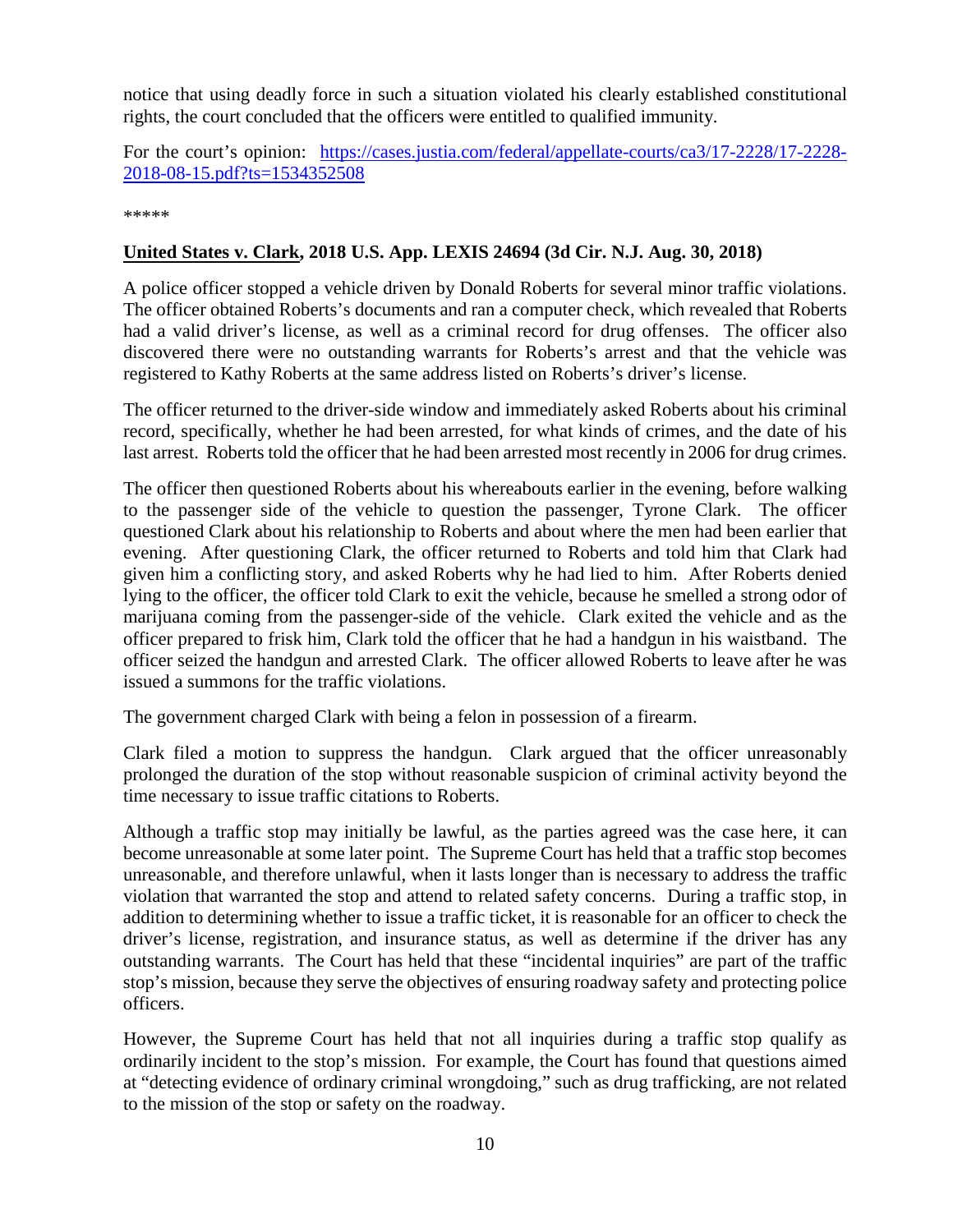Against this backdrop, the Third Circuit Court of Appeals held the officer's questions to Roberts concerning his criminal history were not tied to the traffic stop's mission. The court concluded that by the time the officer questioned Roberts about his criminal history he had already confirmed through a computer check that Roberts was authorized to drive the vehicle and had not developed reasonable suspicion of criminal activity. At that point, the court held that traffic stop's mission was complete; therefore, the questions to Roberts and Clark unreasonably extended the duration of the stop. Consequently, the court held that handgun seized from Clark should be suppressed.

For the court's opinion: [https://cases.justia.com/federal/appellate-courts/ca3/17-2739/17-2739-](https://cases.justia.com/federal/appellate-courts/ca3/17-2739/17-2739-2018-08-30.pdf?ts=1535648406) [2018-08-30.pdf?ts=1535648406](https://cases.justia.com/federal/appellate-courts/ca3/17-2739/17-2739-2018-08-30.pdf?ts=1535648406)

\*\*\*\*\*

# <span id="page-10-0"></span>**Fourth Circuit**

#### <span id="page-10-1"></span>**United States v. Bell, 2018 U.S. App. LEXIS 24335 (4th Cir. MD Aug. 28, 2018)**

Police officers obtained a warrant to search a house for narcotics and firearms. After entering the house, officers located Quinton Bell in the basement and placed him in handcuffs. The officers brought Bell upstairs to the living room and seated him in a chair near his wife, Stacy Bell, who had also been handcuffed and seated in a chair. Knowing that Stacy was the owner of the house, an officer told her why the officers were there and then asked her, in the interest of officer safety, if there were any weapons in the house. However, before Stacy could respond, Bell told the officer that there was a gun under the couch next to them. Bell claimed that a friend had given him the weapon after someone had tried to break into his house and rob him. Officers searched under the couch and recovered a Mini-14 Ruger semiautomatic rifle.

After a grand jury indicted Bell on drug and firearm related offenses, he filed a motion to suppress his statements to the officer. Bell argued that because he responded to interrogation while in custody without having been given Miranda warnings, his statements to the officer in which he admitted to possession of the rifle should have been suppressed. Bell claimed that the question directed to Stacy constituted interrogation of him, because the officer should have known that the question was reasonably likely to elicit an incriminating response from him.

The court disagreed. Under Miranda, the term "interrogation" includes express questioning or the functional equivalent of questioning. The functional equivalent of questioning are any words or actions by a police officer that the officer should know are reasonably likely to elicit an incriminating response from the suspect.

Here, the court held that Bell was not subjected to express questioning or the functional equivalent of questioning. First, the officer focused directly on Stacy as the owner of the house and looked directly at her when he asked about the presence of any weapons in the house. The question was not posed to Bell and it did not seek a response from him. Second, nothing in the formulation of the question suggested that it invited a response from anyone other than Stacy. Finally, although Bell was within earshot and it was within the realm of possibility that he would interject to answer the question, the court refused to find that that the officer should have known that his question to Stacy was likely to prompt an incriminating response from Bell.

For the court's opinion: [https://cases.justia.com/federal/appellate-courts/ca4/16-4343/16-4343-](https://cases.justia.com/federal/appellate-courts/ca4/16-4343/16-4343-2018-08-28.pdf?ts=1535481085) [2018-08-28.pdf?ts=1535481085](https://cases.justia.com/federal/appellate-courts/ca4/16-4343/16-4343-2018-08-28.pdf?ts=1535481085)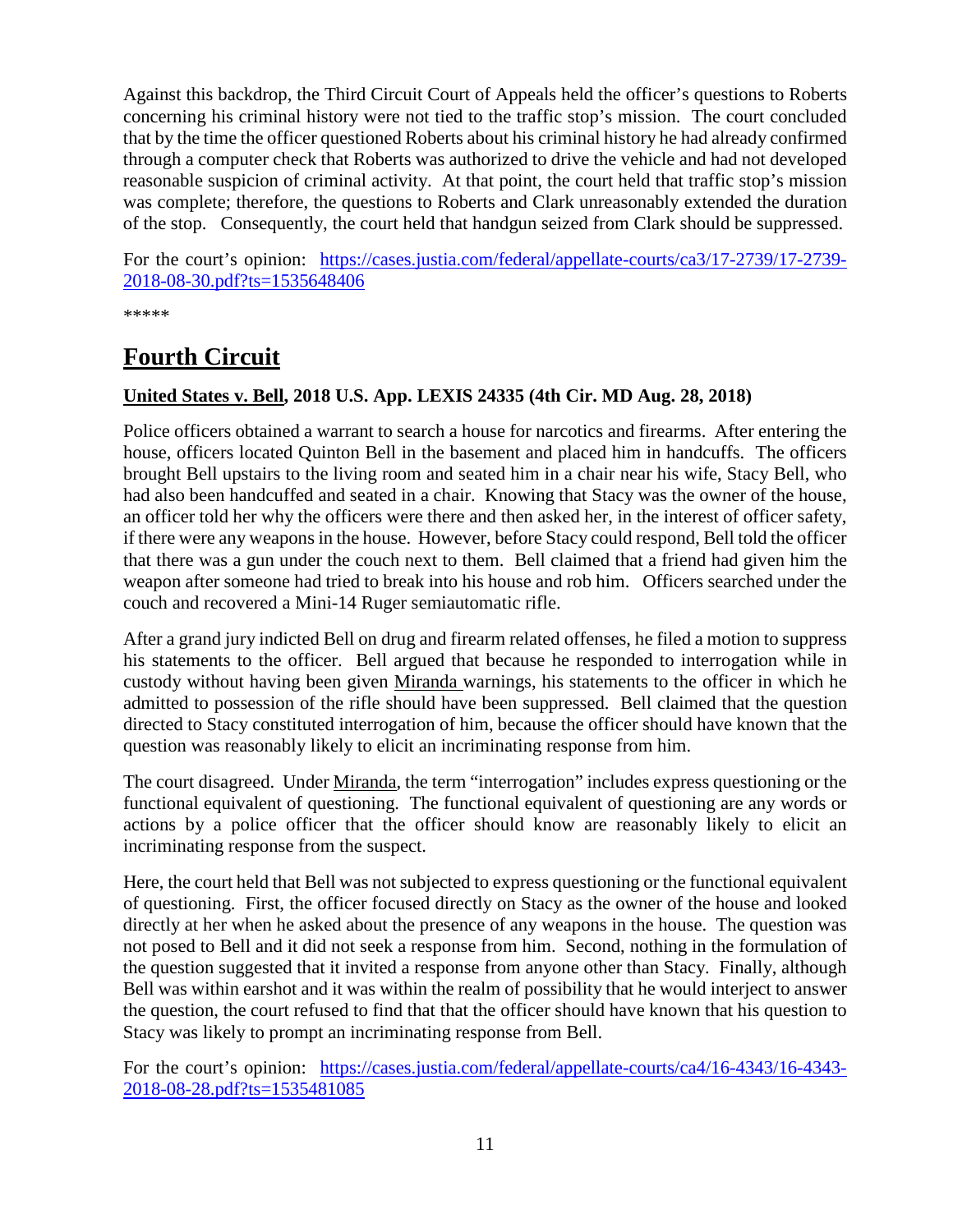# <span id="page-11-0"></span>**Fifth Circuit**

#### <span id="page-11-1"></span>**United States v. Reddick, 2018 U.S. App. LEXIS 23012 (5th Cir. TX Aug. 17, 2018)**

Reddick uploaded digital image files to Microsoft SkyDrive, a cloud hosting service. SkyDrive uses a program called PhotoDNA to automatically scan the hash values of user-uploaded files and compare them against the hash values of known images of child pornography. When PhotoDNA detects a match between the hash value of a user-uploaded file and a known child pornography hash value, it creates a "CyberTip" and sends the file, along with the uploader's IP address information, to the National Center for Missing and Exploited Children (NCMEC).

In May 2015, Microsoft sent CyberTips to NCMEC based on the hash values of files that Reddick had uploaded to SkyDrive. Based on location data derived from the IPO address accompanying the files, NCMEC subsequently forwarded the CyberTips to the Corpus Christi Police Department. A detective then opened each of the suspect files and confirmed that each contained child pornography. Afterward, the detective obtained a warrant to search Reddick's home and seize his computer. The search uncovered additional child pornography evidence.

The government charged Reddick with possession of child pornography.

Reddick filed a motion to suppress the child pornography evidence. Reddick argued that the detective's warrantless opening of the files associated with the CyberTips was an unlawful search in violation of the Fourth Amendment. Reddick further argued that the evidence seized from his home should be suppressed, because the detective's initial review of the suspect files was unlawful.

The court disagreed. Under the private search doctrine, the Fourth Amendment does not apply when the government does not conduct the search itself, but only receives and utilizes information discovered by a search conducted by a private party. The Supreme Court has reasoned that once a person's expectation of privacy is defeated by a private party, the government may use "the now-nonprivate information."

Here, Microsoft, a private company determined that the hash values of files uploaded by Reddick corresponded to the hash values of known child pornography. Microsoft then passed this information on to law enforcement. The court concluded that Microsoft conducted a "private search" for Fourth Amendment purposes. Consequently, the detective's subsequent review of the images did not constitute an intrusion on Reddick's privacy that he did not already experience as a result of the private search by Microsoft.

For the court's opinion: [https://cases.justia.com/federal/appellate-courts/ca5/17-41116/17-](https://cases.justia.com/federal/appellate-courts/ca5/17-41116/17-41116-2018-08-17.pdf?ts=1534548619) [41116-2018-08-17.pdf?ts=1534548619](https://cases.justia.com/federal/appellate-courts/ca5/17-41116/17-41116-2018-08-17.pdf?ts=1534548619)

\*\*\*\*\*

# <span id="page-11-2"></span>**Seventh Circuit**

#### <span id="page-11-3"></span>**Thompson v. Cope, 2018 U.S. App. LEXIS 22480 (7th Cir. IN Aug. 14, 2018)**

Paramedic Lance Cope was dispatched to the south side of Indianapolis for an animal bite. When Cope arrived, he learned that the bite was not from an animal, but from a man, Dusty Heisman.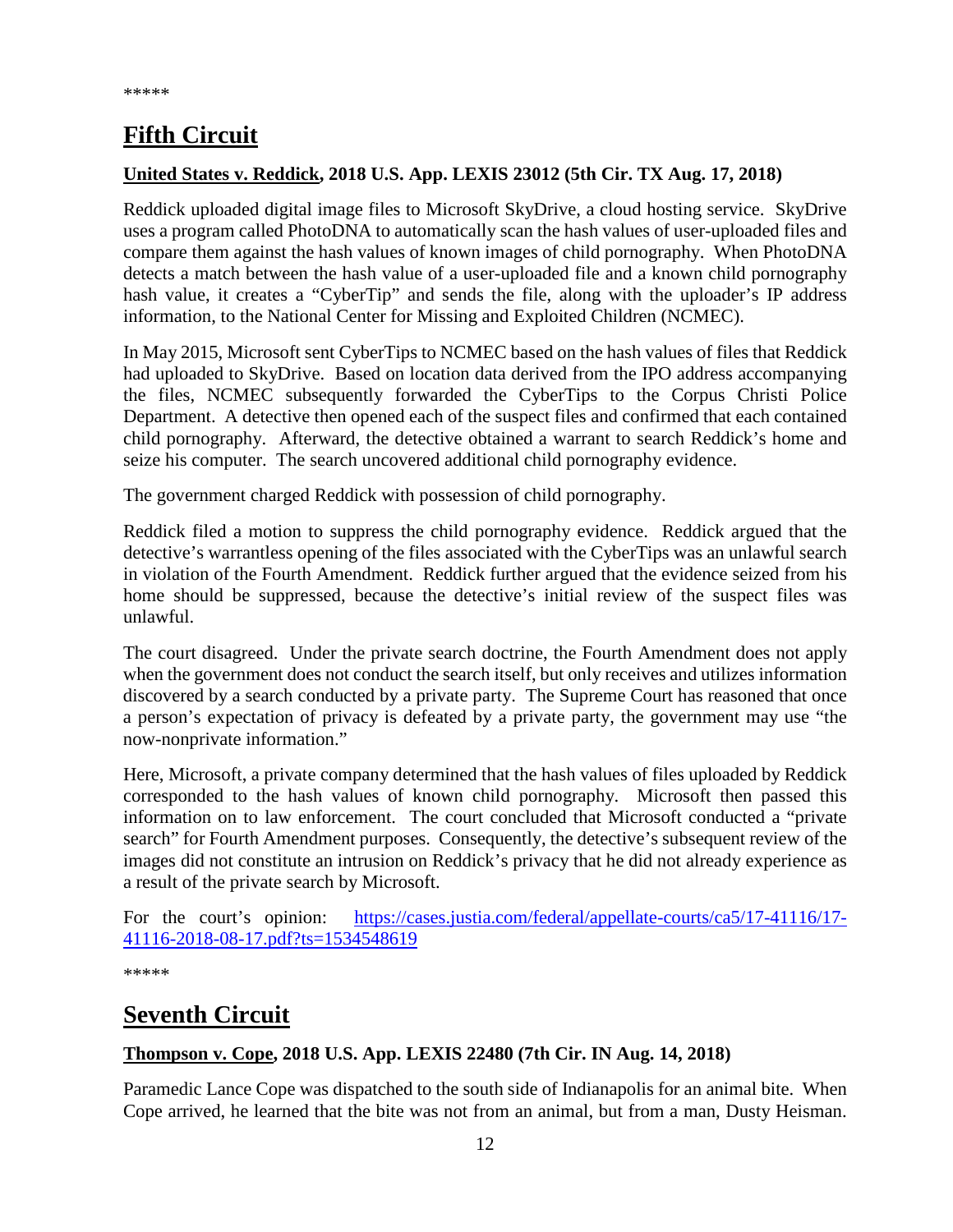Before Cope could treat the bite patient, a police officer approached Cope and asked him to "take a look" at Heishman, who "was being combative." Cope assessed Heishman and then injected him with a sedative, Versed, as a "chemical restraint for patient and crew safety." While the sedative took effect, Cope visually monitored Heishman by watching his breathing and watching for any struggling. After Heisman was placed in the ambulance, Cope saw that Heishman was not breathing and found he had no pulse. Seven minutes of CPR restored Heishman's heartbeat and breathing, but he remained unconscious. Heishman lost brain function and died eight days later.

Heishman's estate sued Cope under 42 U.S.C. § 1983 alleging excessive use of force in violation of the Fourth Amendment.

After the district court denied qualified immunity, Cope appealed to the Seventh Circuit Court of Appeals.

The court declined to decide whether or not a paramedic could violate a patient's Fourth Amendment rights to be free from unreasonable search and seizure when the paramedic renders medical treatment. Instead, the court held that case law did not and does not clearly establish that a paramedic can violate a patient-arrestee's Fourth Amendment rights by exercising medical judgment to administer a sedative in a medical emergency. As a result, the court held that Cope was entitled to qualified immunity.

For the court's opinion: [https://cases.justia.com/federal/appellate-courts/ca7/17-3060/17-3060-](https://cases.justia.com/federal/appellate-courts/ca7/17-3060/17-3060-2018-08-14.pdf?ts=1534262420) [2018-08-14.pdf?ts=1534262420](https://cases.justia.com/federal/appellate-courts/ca7/17-3060/17-3060-2018-08-14.pdf?ts=1534262420)

\*\*\*\*\*

#### **United States v. Watson, 2018 U.S. App. LEXIS 22991 (7th Cir. IN Aug. 17, 2018)**

An unidentified 14-year-old called 911 and reported seeing "boys" "playing with guns" by a "gray and greenish Charger" in a nearby parking lot. The caller stated the he was calling from a McDonalds's across the street and that he had borrowed a stranger's phone to make the call.

A short time later, an officer responded to the parking lot where he saw a Charger occupied by four men. Using his patrol car, the officer blocked the Charger before approaching on foot. Upon questioning, all of the occupants denied having any weapons. After several other officers arrived, they decided to take each occupant out of the car and frisk him for weapons. When one of the officers ordered Watson, the front seat passenger, out of the car, Watson threw a gun onto the backseat floor. The officer seized the gun and then saw a second gun inside the pouch in front of the backseat passenger.

The government charged Watson with being a felon in possession of a firearm.

Watson filed a motion to suppress the firearms seized from the car. Watson argued that the officer seized him in violation of the Fourth Amendment when he used his police car to block the Charger without reasonable suspicion of criminal activity.

Under the Fourth Amendment, a police officer cannot stop someone to investigate potential wrongdoing without reasonable suspicion that "criminal activity may be afoot." Anonymous tips to police officers, by themselves, are usually not reliable enough to establish reasonable suspicion.

In this case, the court held the anonymous tip did not justify seizing the occupants of the Charger; therefore, the firearms should have been suppressed.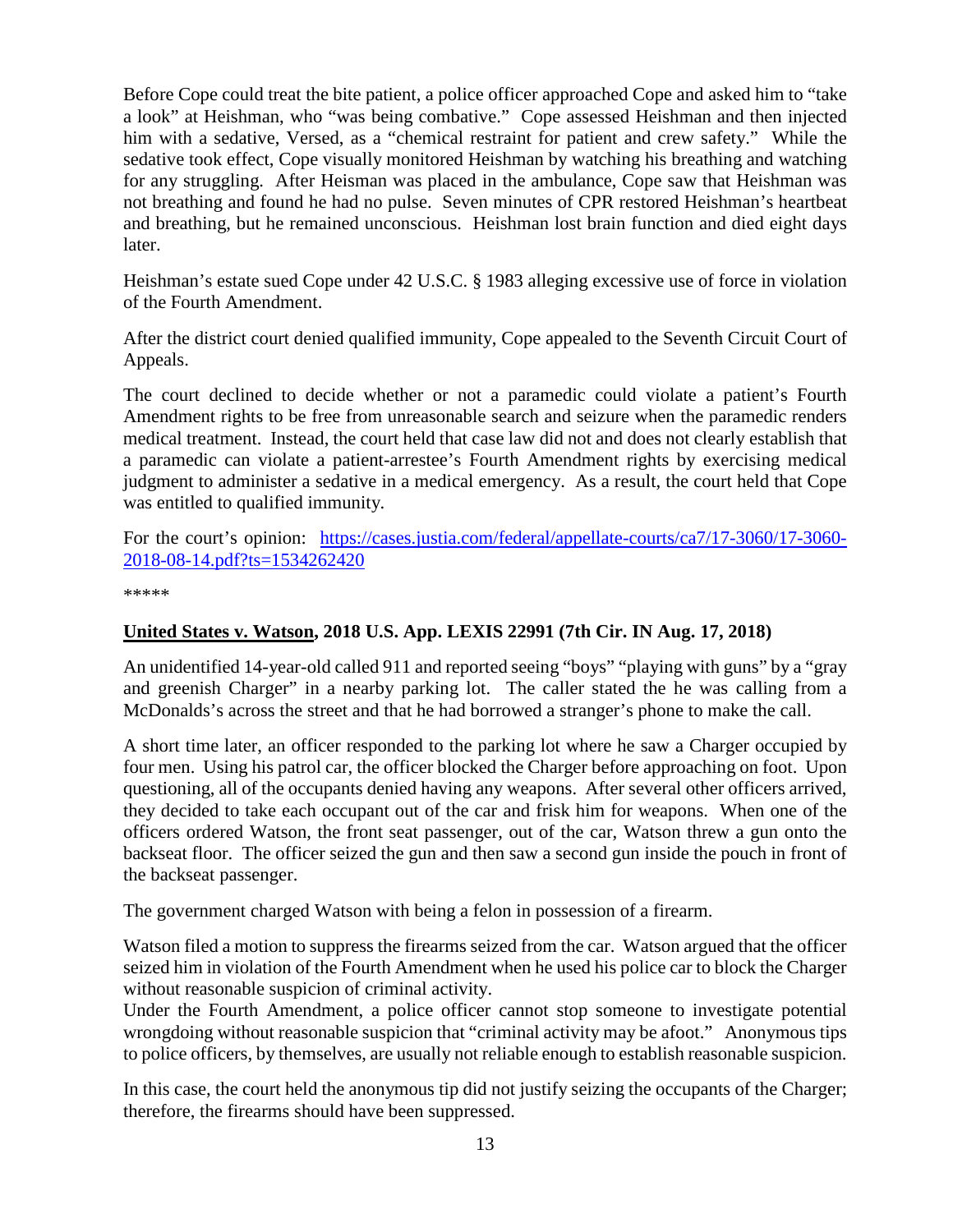First, the court held that the caller's report was not sufficiently reliable because he used a borrowed phone, which would make it more difficult to identify or locate him. Second, the caller's report about the presence of a gun did not create a reasonable suspicion of criminal activity, because carrying a firearm in public is permitted with a license in Indiana. The court added "a mere possibility of unlawful use" of a gun is not sufficient to establish reasonable suspicion. Finally, the court found that the circumstances in this case did not necessitate an emergency response. The anonymous caller did not report a tense situation, like a verbal argument or physical confrontation, that suggested violence was about to occur. In addition, even if the caller's use of 911 and report of "boys" "playing with guns" made the officer concerned about an emergency, that concern should have been dissipated when the officer arrived at the scene. When the officer arrived in the parking lot, what he saw did not match the caller's report, as no one was playing with guns in the parking lot. Instead, men were seated inside the identified car with no guns in sight. If there had been a potential emergency at the time of the call, it no longer existed when the officers arrived.

The court concluded by noting it was appropriate for the officer to respond to the anonymous call by going to the parking lot to determine what was happening. However, the court added that determining what was happening and immediately seizing people on arrival are two different things. The court commented that upon arrival, the officer could have approached the occupants of the Charger and engaged them in a voluntary conversation or watched them from a short distance away. Either alternative would allow the officer to potentially obtain additional information, when combined with the anonymous tip, to establish reasonable suspicion of criminal activity.

For the court's opinion: [https://cases.justia.com/federal/appellate-courts/ca7/17-1651/17-1651-](https://cases.justia.com/federal/appellate-courts/ca7/17-1651/17-1651-2018-08-17.pdf?ts=1534539619) [2018-08-17.pdf?ts=1534539619](https://cases.justia.com/federal/appellate-courts/ca7/17-1651/17-1651-2018-08-17.pdf?ts=1534539619)

\*\*\*\*\*

# <span id="page-13-0"></span>**Eighth Circuit**

#### <span id="page-13-1"></span>**United States v. Steinmetz, 2018 U.S. App. LEXIS 22603 (8th Cir. MO Aug. 15, 2018)**

Police began a child pornography investigation after a woman in her late twenties reported that Steinmetz, her stepfather, had sexually abused her when she was between thirteen and sixteen years old. The woman told the officers that some of the abuse occurred while Steinmetz showed her pornographic videos and that Steinmetz photographed some of the abuse.

Two officers approached Steinmetz at his workplace and he agreed to accompany the officers to the police station. During an interview, Steinmetz consented to a search of his residence and computer. Officers searched Steinmetz's house and seized child pornography.

The government charged Steinmetz with production of child pornography.

Steinmetz filed a motion to suppress the evidence seized from his house. Steinmetz argued that his consent was not voluntary because the officers coerced him to obtain it.

The court disagreed. First, the court found that the officers made "no show of force" when they approached Steinmetz at his workplace. Second, two officers interviewed Steinmetz individually in a room that measured ten feet by seven feet, which was "never crowded." Third, before the interview, an officer advised Steinmetz of his Miranda rights. Even assuming that Steinmetz was not free to leave, the court recognized that suspects in custody for Miranda purposes can still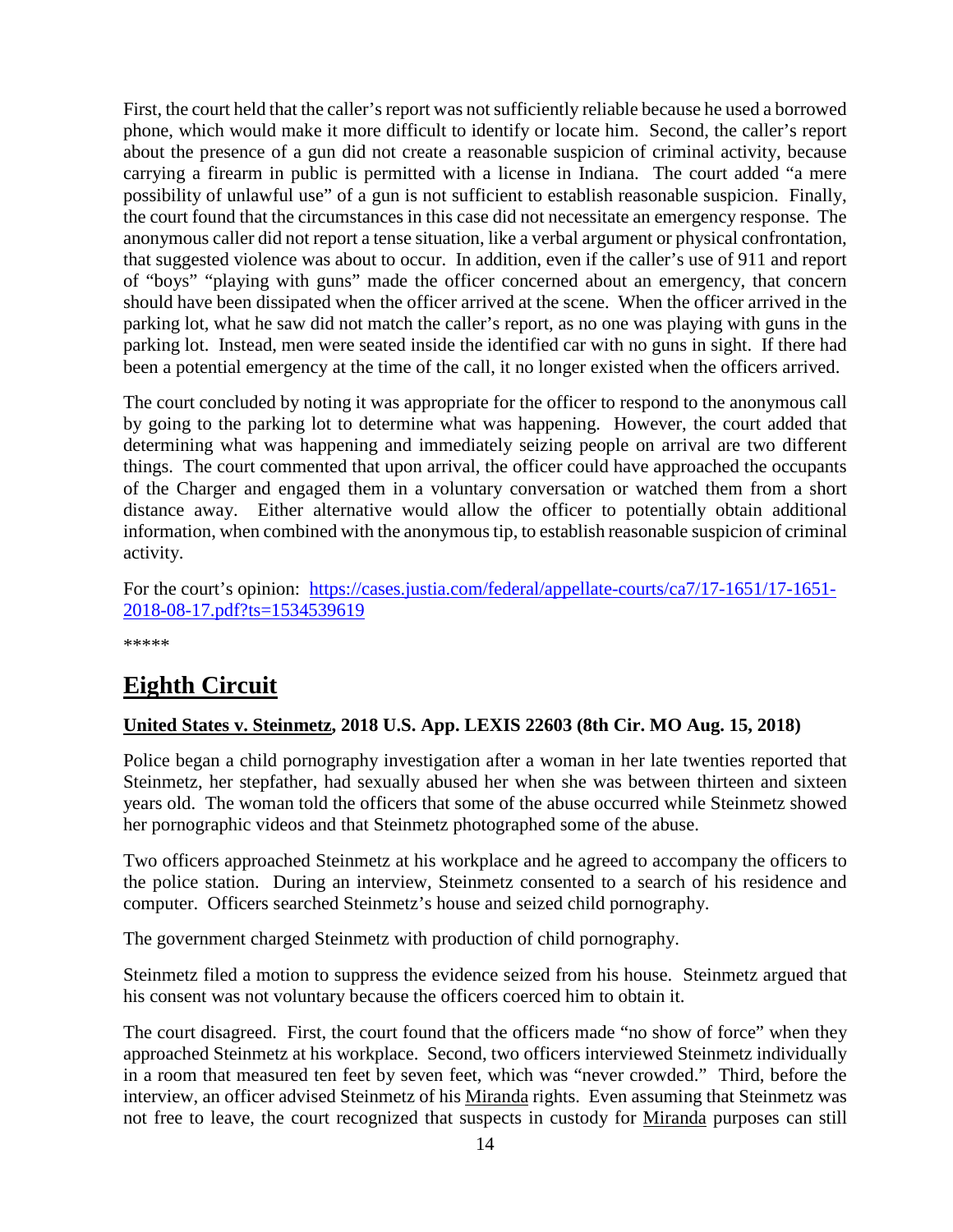provide voluntary consent. Fourth, the court found that Steinmetz appeared to be an articulate, intelligent, man in his sixties, that he appeared to be relatively at ease throughout the interview, and that with one or two brief exceptions, neither Steinmetz nor any of the officers raised their voices. Finally, although the interview lasted for approximately six hours, Steinmetz orally consented to the search and signed a "Consent to Search" form within the first ninety minutes of the interview.

Steinmetz also argued that his consent was not voluntary, because (1) the "Consent to Search" form did not specify the items that the officers intended to search, and (2) the officer who told Steinmetz that he would supervise the search ended up staying at the police station while other officers searched Steinmetz' house.

The court concluded that a reasonable person would understand that the "Consent to Search" form included computers and other media, because Steinmetz had already given the officers oral consent to search those items. The court then held that identity of the officer supervising the search was not material to a finding of voluntary consent and that a reasonable person would have understood that officers could search the same areas and items regardless of the supervisor's identity.

Finally, Steinmetz claimed that his consent to search was conditioned on his being present during the search; therefore, the officers exceeded the scope of his consent when they searched his house while he remained at the police station.

After Steinmetz gave consent to search his house, he told the officers that he would "prefer" to be present for the search. At that point, an officer told Steinmetz that officers were going to search his house while he remained at the police station. Despite this statement from the officer, Steinmetz did not insist on accompanying the officers, withdraw his consent, or otherwise make clear that his consent was conditioned on his presence during the search. Instead, even after being told that he would not be present for the search, Steinmetz told one of the officers which key she could use to open the residence. The court concluded that Steinmetz's words and actions consistently communicated general consent to a search of his residence and that the officers did not exceed the scope of his consent.

For the court's opinion: [https://cases.justia.com/federal/appellate-courts/ca8/17-3061/17-3061-](https://cases.justia.com/federal/appellate-courts/ca8/17-3061/17-3061-2018-08-15.pdf?ts=1534347031) [2018-08-15.pdf?ts=1534347031](https://cases.justia.com/federal/appellate-courts/ca8/17-3061/17-3061-2018-08-15.pdf?ts=1534347031)

\*\*\*\*\*

#### <span id="page-14-0"></span>**Johnson v. City of Minneapolis, 2018 U.S. App. LEXIS 24039 (8th Cir. MN Aug. 24, 2018)**

Catrina Johnson called 911 to report that her son, Jareese, was acting violently. Officers Buck and Heiple responded to Johnson's apartment where they saw Johnson holding a hammer to protect herself from Jareese. After interviewing Johnson and Jareese, the officers decided to arrest Jareese. Jareese, who was standing in the hallway outside the apartment, resisted the officers' efforts to arrest him. At this point, Johnson, who was dressed nightgown and soft slippers, retreated into her apartment to give the officers room to deal with Jareese in the hallway.

The officers engaged in a takedown of Jareese in which they brought him to the floor and handcuffed him. During the takedown, Officer Heiple was facing away from Johnson's apartment while Officer Buck was facing towards it. After the takedown, Officer Heiple felt a sharp, "explosive" pain in his right calf. Officer Heiple turned around and asked Johnson if she had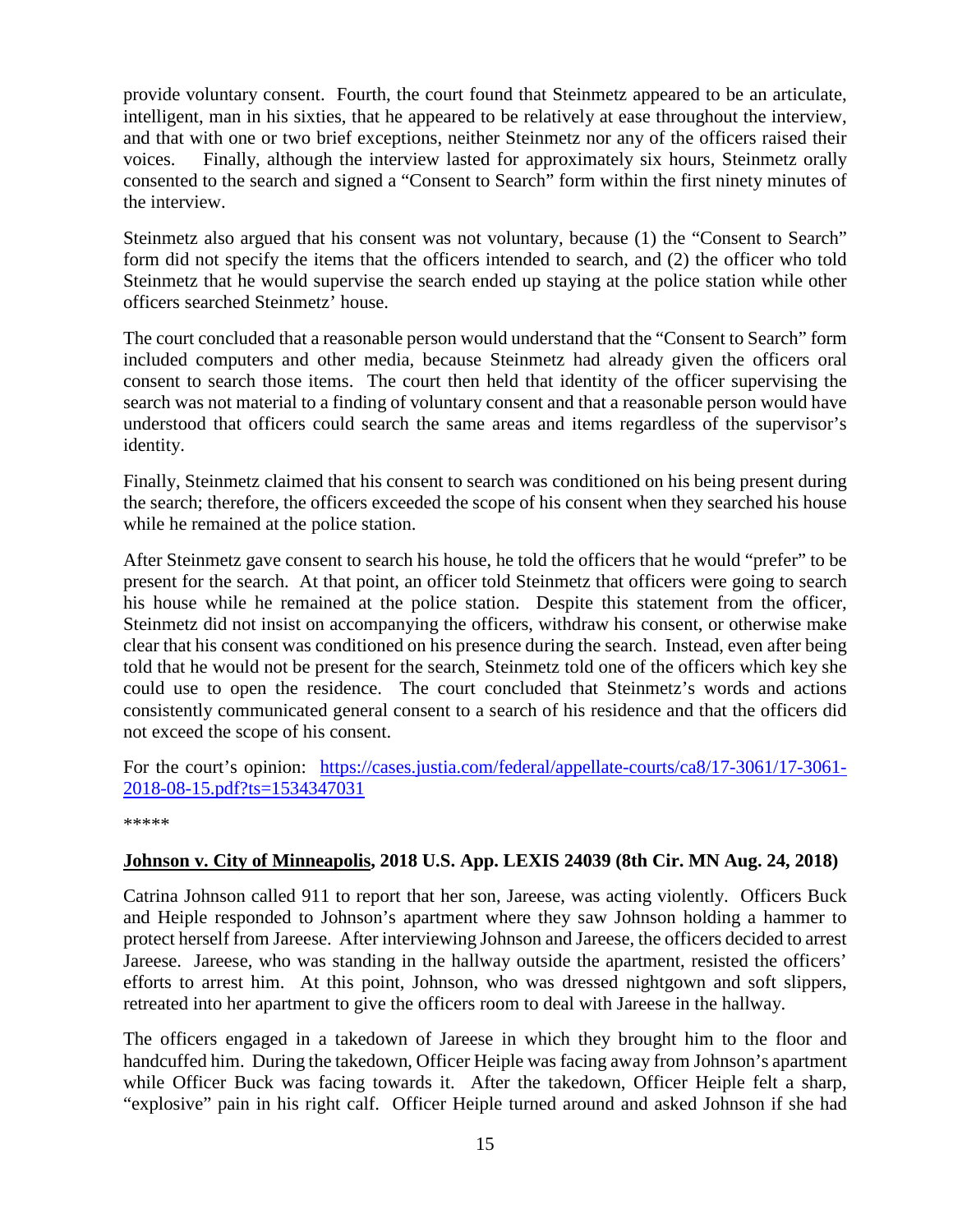kicked him. She said no. Although Officer Heiple did not see Johnson kick him, nor did he see if she was in a position to even reach him, given that she had gone back into the apartment, Officer Heiple assumed that she had kicked him. After Johnson denied kicking Officer Heiple a second time, he arrested her for assaulting a police officer. Officer Buck, who was facing Johnson at the time, later stated that he never saw Johnson kick Officer Heiple because he was focused on Jareese. A witness that was present during the takedown told Officer Heiple he was skeptical that Johnson had kicked him because of her positioning in the apartment.

Afterward, Officer Heiple was hospitalized diagnosed with a "rupture or sprain" of his calf muscle. Charges against Johnson were eventually dropped and Officer Heiple conceded that Johnson did not kick him.

Johnson sued the City of Minneapolis and Officer Heiple under 42 U.S.C. § 1983, alleging among other things, that Officer Heiple violated the Fourth Amendment because he arrested her without arguable probable cause. Specifically, Johnson claimed that Officer Heiple had reason to know that she could not have delivered a kick based on the type of pain he felt given her position, dress, and stature; he had no information that suggesting she was in a position to kick him; he did not observe her committing the criminal act; and he disregarded the statements of a witness in close proximity to him.

The district court held that the arrest violated Johnson's clearly established constitutional rights and denied Officer Heiple qualified immunity. Officer Heiple appealed.

The Eighth Circuit Court of Appeals agreed and affirmed the district court. Based on the totality of the circumstances, the court held it was not objectively reasonable for Officer Heiple to mistakenly believe that Johnson kicked him. First, at the time of the incident, Johnson was 5'4" tall, disabled, weighted about 140 pounds, and was wearing slippers. Second, during the takedown, Officer Heiple's back was to Johnson and she had retreated into her apartment to give the officers room to maneuver. Third, when Officer Heiple felt the pain in his calf, he only knew that Johnson was located some distance behind him. Officer Heiple had no direct knowledge that Johnson was within a range to reach him, much less within a range to deliver a blow that caused explosive pain given her stature. Finally, and most significantly, neither Officer Heiple, Officer Buck, nor the witness saw Johnson kick Officer Heiple.

The court further held that at the time of the incident prior case law clearly established that an officer in Officer Heiple's position would have known that he did not have arguable probable cause to arrest Johnson.

For the court's opinion: [https://cases.justia.com/federal/appellate-courts/ca8/17-2074/17-2074-](https://cases.justia.com/federal/appellate-courts/ca8/17-2074/17-2074-2018-08-24.pdf?ts=1535124648) [2018-08-24.pdf?ts=1535124648](https://cases.justia.com/federal/appellate-courts/ca8/17-2074/17-2074-2018-08-24.pdf?ts=1535124648)

\*\*\*\*\*

#### <span id="page-15-0"></span>**Wilson v. Lamp, 2018 U.S. App. LEXIS 24386 (8th Cir. IA Aug. 28, 2018)**

Two police officers believed that David Wilson, a convicted child molester, was meeting a minor girl at a park. The officers knew David had eight outstanding warrants and that his brother, Levi Wilson might be hiding him. During surveillance in the park, the officers saw a pickup truck that belonged to Levi, which they suspected David was driving. The officers conducted a traffic stop, approached the truck with their guns drawn, and told the driver to put his hands up. The officers recognized the driver as Levi. The officers then ordered Levi and the passenger, Levi's minor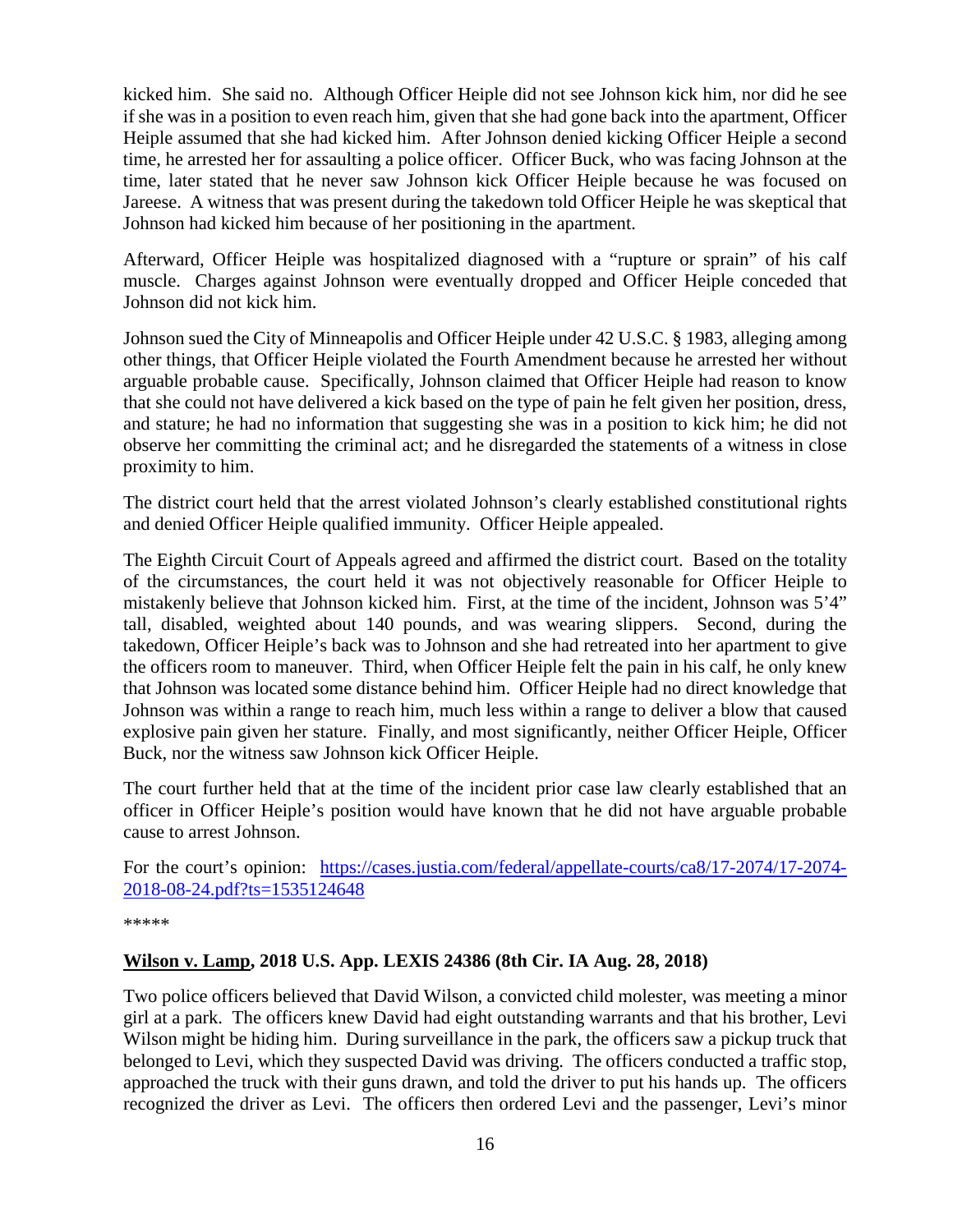son, to exit the truck. Levi and his son exited the truck, which had a covered bed. The officers frisked Levi for weapons and searched the truck. After the officers did not locate David, they allowed Levi and his son to leave. Throughout the stop, Levi and his son had at least one weapon pointed at them.

Levi and his son subsequently sued the officers under 42 U.S.C. § 1983 for unreasonable search and seizure and excessive use of force. The district court denied the officers qualified immunity and they appealed.

The Eighth Circuit Court of Appeals reversed the district court and held that the officers were entitled to qualified immunity for the plaintiffs' search and seizure claims. The court found that the officers had reasonable suspicion to believe that David would be hiding in the truck. The court further held that once the officers stopped the truck it was reasonable to approach with guns drawn, frisk Levi, and search the truck for David.

However, the court held that it was not reasonable for the officers to keep their weapons drawn and pointed at Levi and his son after they realized the driver was Levi, not David, that the passenger was Levi's son, and after the officers had frisked Levi for weapons. While it was reasonable to approach the truck with guns drawn, the court held that the continuous drawing and pointing of weapons at Levi and his son constituted excessive force. The court further held that at the time of the incident it was clearly established that it was unreasonable to use force against a non-resisting suspect who does not pose a threat to officer safety. Consequently, the court affirmed the district court's denial of qualified immunity as to plaintiffs' excessive use of force claim.

For the court's opinion: [https://cases.justia.com/federal/appellate-courts/ca8/16-4337/16-4337-](https://cases.justia.com/federal/appellate-courts/ca8/16-4337/16-4337-2018-08-28.pdf?ts=1535470224) [2018-08-28.pdf?ts=1535470224](https://cases.justia.com/federal/appellate-courts/ca8/16-4337/16-4337-2018-08-28.pdf?ts=1535470224)

\*\*\*\*\*

#### <span id="page-16-0"></span>**United States v. Parks, 2018 U.S. App. LEXIS 24677 (8th Cir. MO Aug. 30, 2018)**

During a human trafficking investigation, police officers arrested five young women who told the officers they had committed acts of prostitution while at the Red Roof Inn. The women also told the officers they had given the money they earned to Parks. The officers knew that Parks was driving a gray van bearing temporary Ohio license tags and that S.L., a missing seventeen-yearold girl, was with him.

The next day, Parks went to the police department and approached the officer who was working in the lobby. Parks gave the officer his name, said that he was from Ohio, and that he was there to bail out a female friend. The desk-officer recognized Parks and notified Officer Yadlosky and Detective Kaiser.

Knowing that there was a missing girl who had last been seen with Parks, and that the gray van was registered to Parks, the officers decided to go out to the van to look for the girl. Detective Kaiser looked into the window and saw an older girl lying in the middle row of seats, wrapped in a blanket. The girl did not respond when the officers rapped on the van's window. Officer Yadlosky then opened the van door, at which time the girl responded in a "sluggish and slow" manner. At that point, Officer Yadlosky smelled the odor of marijuana and saw a bag of marijuana on the floor when the girl, identified as S.L., sat up. Officers subsequently seized marijuana and other evidence related to human trafficking from Parks's van.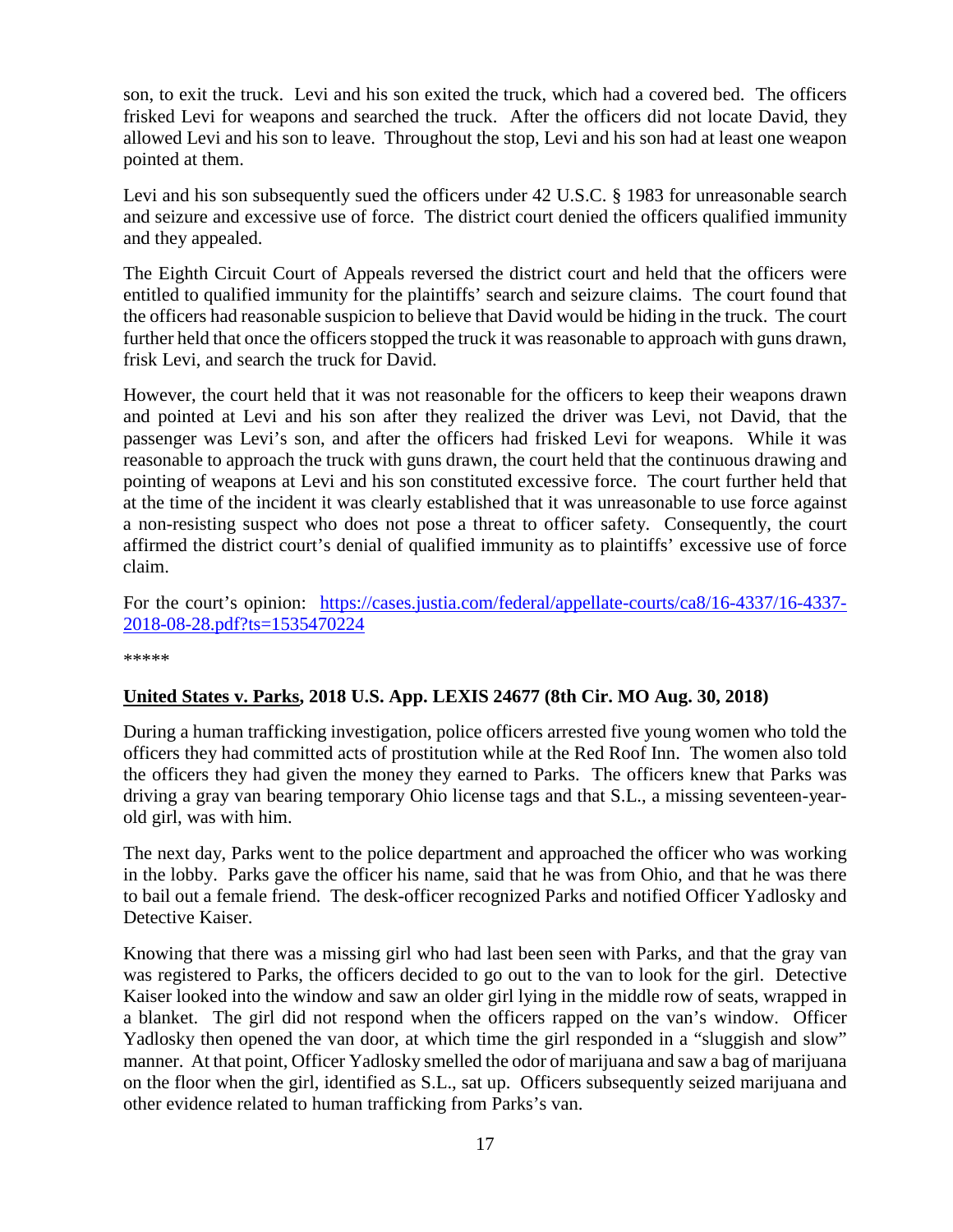The government charged Parks with a variety of criminal offenses. Parks filed a motion to suppress the evidence seized as a result of the warrantless search of his van.

The court held that it was reasonable for Officer Yadlosky open the van door to search for the missing girl. Under the community caretaking exception, an officer may enter property without a warrant when the officer has a reasonable belief that an emergency exists that requires his attention. Here, the court held that a reasonable officer in Officer Yadlosky's position could have reasonably believed that there was an emergency that required his attention. First, Officer Yadlosky knew of Parks's suspected prostitution activities at the Red Roof Inn. Second, he knew that law enforcement was looking for a gray van with temporary Ohio license tags, and that there was a missing girl who was likely with Parks. Finally, Parks had told Officer Yadlosky his name and that he was from Ohio.

The court further held that Officer developed probable cause to search the van under the automobile exception when he opened the door and smelled marijuana, saw suspected marijuana on the van floor, and observed an apparently comatose young woman inside the van.

For the court's opinion: [https://cases.justia.com/federal/appellate-courts/ca8/17-1914/17-1914-](https://cases.justia.com/federal/appellate-courts/ca8/17-1914/17-1914-2018-08-30.pdf?ts=1535641297) [2018-08-30.pdf?ts=1535641297](https://cases.justia.com/federal/appellate-courts/ca8/17-1914/17-1914-2018-08-30.pdf?ts=1535641297)

\*\*\*\*\*

# <span id="page-17-0"></span>**Ninth Circuit**

#### <span id="page-17-1"></span>**Rodriguez v. Swartz, 2018 U.S. App. LEXIS 21930 (9th Cir. AZ Aug. 7, 2018)**

Araceli Rodriguez filed a lawsuit against Border Patrol Agent Lonnie Swartz for money damages. In her complaint, Rodriguez alleged that Swartz was an on-duty U.S. Border Patrol Agent stationed on the American side of the border fence and that her sixteen-year-old son, J.A., was a Mexican citizen walking down Calle Internacional, a street in Nogales, Mexico that runs parallel to the border. Rodriguez claimed, that without warning or provocation, Swartz fired his pistol between fourteen to thirty times through the border fence into Mexico, intentionally killing J.A. without any justification.

Swartz filed a motion to dismiss the lawsuit based on qualified immunity. The district court held that Swartz was not entitled to qualified immunity and Swartz appealed. On appeal, Swartz argued for the first time that Rodriguez was not entitled to bring a lawsuit against him under Bivens for an alleged Fourth Amendment violation for a cross-border shooting.

The Ninth Circuit Court of Appeals held that assuming, as it was required to do, that the facts as alleged by Rodriguez in her complaint were true, Swartz was not entitled to qualified immunity. First, the court held that J.A. had a Fourth Amendment right to be free from the unreasonable use of deadly force by an American law enforcement officer acting on American soil, even though Swartz's bullets hit him in Mexico. Second, the court held that given the circumstances that J.A. was not suspected of any crime, was not fleeing or resisting arrest and did not pose a threat to anyone, Swartz's use of force was unreasonable under the Fourth Amendment. Third, the court held that at the time of the incident it was clearly established that a reasonable office would have known that it was unlawful to kill someone for no reason. Finally, the court held that while it was reluctant to extend Bivens cause of action in this case, it did so because: (1) Rodriguez has no other adequate remedy available, (2) there is no reason to infer that Congress deliberately chose to withhold a remedy, and (3) there are no special factors present, such as high-level executive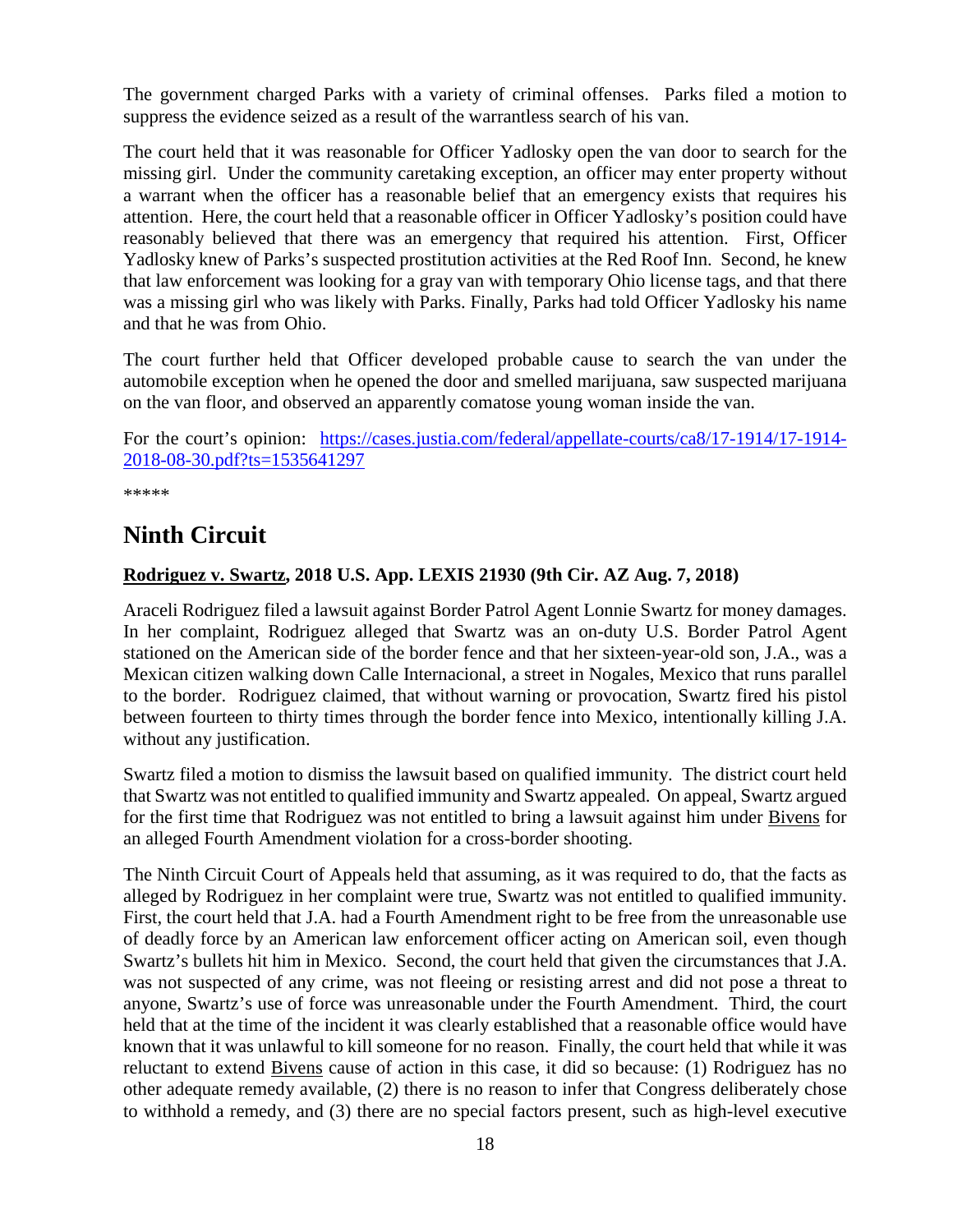branch policies, national security concerns, or foreign policy implications that would weigh in favor of not allowing a cause of action under **Bivens** in this case. The court concluded by noting that the facts as alleged by Rodriguez may turn out to be unsupported and that the shooting may turn out to have been excusable or justified.

In a dissenting opinion, Judge M. Smith stated that the court lacked the authority to extend Bivens. Instead, Judge Smith commented that it was up to Congress to pass legislation to provide a damages remedy for plaintiffs such as Rodriguez. In so holding, Judge Smith found that the majority created a circuit-split on the issue, overstepped the separation of powers principles, and disregarded Supreme Court decisions.

For the court's opinion: [https://cases.justia.com/federal/appellate-courts/ca9/15-16410/15-](https://cases.justia.com/federal/appellate-courts/ca9/15-16410/15-16410-2018-08-07.pdf?ts=1533661400) [16410-2018-08-07.pdf?ts=1533661400](https://cases.justia.com/federal/appellate-courts/ca9/15-16410/15-16410-2018-08-07.pdf?ts=1533661400)

\*\*\*\*\*

#### <span id="page-18-0"></span>**United States v. Schram, 2018 U.S. App. LEXIS 23314 (9th Cir. OR Aug. 21, 2018)**

Police officers established probable cause to believe that Schram robbed a bank. The officers began their search for Schram at his girlfriend, Zona Satterfield's, residence. The officers also discovered that there was a no-contact order, which prohibited Schram from contacting Satterfield. The officers entered Satterfield's residence without a warrant, found Schram inside, and arrested him. Officers then obtained a search warrant for Satterfield's home and seized evidence that was late admitted against him at trial.

Schram filed a motion to suppress the evidence seized from Satterfield's house.

The district court denied Schram's motion, concluding that Schram could not object to the officers' entry into Satterfield's house because he had no legitimate expectation of privacy in a residence that he was legally barred from entering. Schram appealed.

The Ninth Circuit Court of Appeals affirmed the district court. The court held that a person who is prohibited from entering a residence by a court's no-contact order does not have a legitimate expectation of privacy in that residence and may not challenge its search on Fourth Amendment grounds. In so ruling, the court followed the Second, Third, and Seventh Circuits, which have held that trespassers and other individuals who occupy a piece of property unlawfully have no authority to challenge its search under the Fourth Amendment.

The court further held that Satterfield's consent for Schram to be inside her home did not override the terms of the no-contact order, which made it unlawful for Schram to be there.

For the court's opinion: [https://cases.justia.com/federal/appellate-courts/ca9/17-30055/17-](https://cases.justia.com/federal/appellate-courts/ca9/17-30055/17-30055-2018-08-21.pdf?ts=1534872797) [30055-2018-08-21.pdf?ts=1534872797](https://cases.justia.com/federal/appellate-courts/ca9/17-30055/17-30055-2018-08-21.pdf?ts=1534872797)

\*\*\*\*\*

#### <span id="page-18-1"></span>**United States v. Raygoza-Garcia, 2018 U.S. App. LEXIS 24853 (9th Cir. CA Aug. 31, 2018)**

Two U.S. Border Patrol agents saw a red Dodge Neon travelling northbound on Interstate-15 about 70 miles from the United States – Mexico border. As the car passed their marked Border Patrol vehicle, the agents noticed that it slowed down from approximately 70 miles per hour to 50-55 miles per hour and that the driver did not look at the agents. The agents followed the car